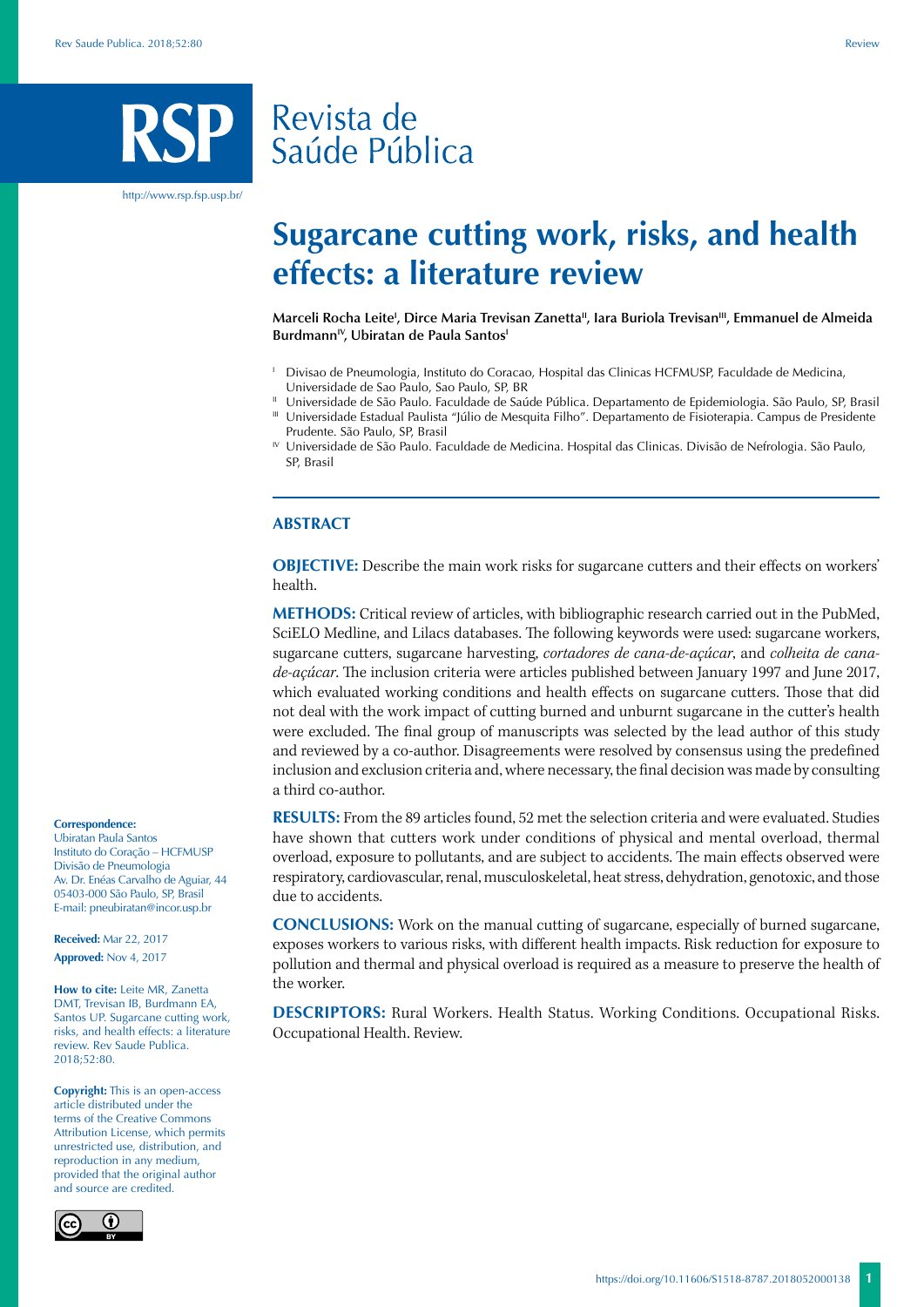# **INTRODUCTION**

Sugarcane is widely cultivated in Latin America, in Asia, and in Brazil, the world's largest producer<sup>1</sup>. Because of the oil crisis, ethanol production in Brazil gained momentum as fuel used in automotive vehicles and reduced the cost of petroleum products imports starting in 1970. There was a large increase in sugarcane production in the country to replace fossil fuels with biofuels, in addition to meeting the demand for sugar<sup>2,3</sup>. This new scenario boosted the development of new production regions in the state of São Paulo and in the Northeast region, and expanded production to Paraná, Goiás, Mato Grosso, and Mato Grosso do Sul. The growth of sugarcane production in Brazil (768 million tons of sugarcane in the 2016 harvest), also occurs in Asian countries, most notably in India (348 million tons), China  $(123$  million tonnes), and Thailand  $(87$  million tonnes)<sup>1</sup>. .

The manual harvesting of sugarcane has used the practice of burning straw to facilitate manual cutting, reducing water content and thereby increasing sugar content, as well as eliminating venomous animals<sup>4</sup>. However, the burning of sugarcane straw is responsible for the emission of large quantities of pollutants that contribute to adverse effects on the health<sup>5</sup> of workers and populations of cities near the burning regions. The practice of burning, although it occurs in several countries, is more widespread in Brazil. The country ranked first in the emissions of biomass burning from sugarcane in 2016 (6.6 million tons), followed by India and China (3.2 and 1.1 million, respectively)<sup>6</sup>. .

State Law 11,241/2002 was approved in the State of São Paulo, after pressure from environmental movements, researchers, and the population of affected cities. This law gradually banned the burning of sugarcane, seeking to end it by 2031. With the increase of pressures, the Agro-Environmental Protocol of the State of São Paulo was signed in 2007, which anticipated the deadlines for eliminating the practice of burning in 2014 in flat areas and 2017 in rough terrain<sup>7</sup>. However, the burning of sugarcane prior to manual cutting is still performed in some regions of Brazil and in several countries, even with proven adverse effects<sup>7</sup>. .

In the last 20 years, there have been studies that evaluated the working conditions and health effects of rural cane cutters. During manual cutting, workers are exposed to a number of health hazards, such as: physical hazards – weather conditions (high temperatures, solar radiation, rain), noise emitted by vehicles; chemical hazards – gases and particulate matter from burning cane, soil, and pesticide residues; biological hazards – venomous animals; risks of accidents: traumas and fire; ergonomic risks – repetitive postures and movements, physical overload, and mental risks imposed by the work rhythm, constant attention, concentration, and lack of regular pauses<sup>8,9</sup>. Studies conducted in Central American countries with sugarcane cutters also show high morbidity and mortality, mainly associated with the epidemic of chronic kidney disease<sup>10-12</sup>. Despite several studies, there is a lack of systematization of the findings and evidence, as well as of the suggested measures to preserve the health of the workers.

This review aimed to describe the risks of sugarcane cutters' work and its effects on workers' health.

# **METHODS**

Bibliographic search in databases: PubMed, SciELO, Medline, and Lilacs. The inclusion criteria were: articles published in Portuguese and English, between January 1997 and June 2017, during which time a greater number of studies that could be accessed in full were published. The articles were selected based on the analysis of their titles, followed by their abstract. Those that did not deal with the work impact of cutting burned and unburnt sugarcane in the cutter's health were excluded. The keywords used to search the databases were: sugarcane workers, sugarcane cutters, sugarcane harvesting, *cortadores de cana-de-açúcar*, and *colheita de cana-deaçúcar*. The final set of manuscripts was selected by the lead author and reviewed by a co-author. Disagreements were resolved by consensus using the predefined inclusion and exclusion criteria and, where necessary, the final decision was made by consulting a third co-author.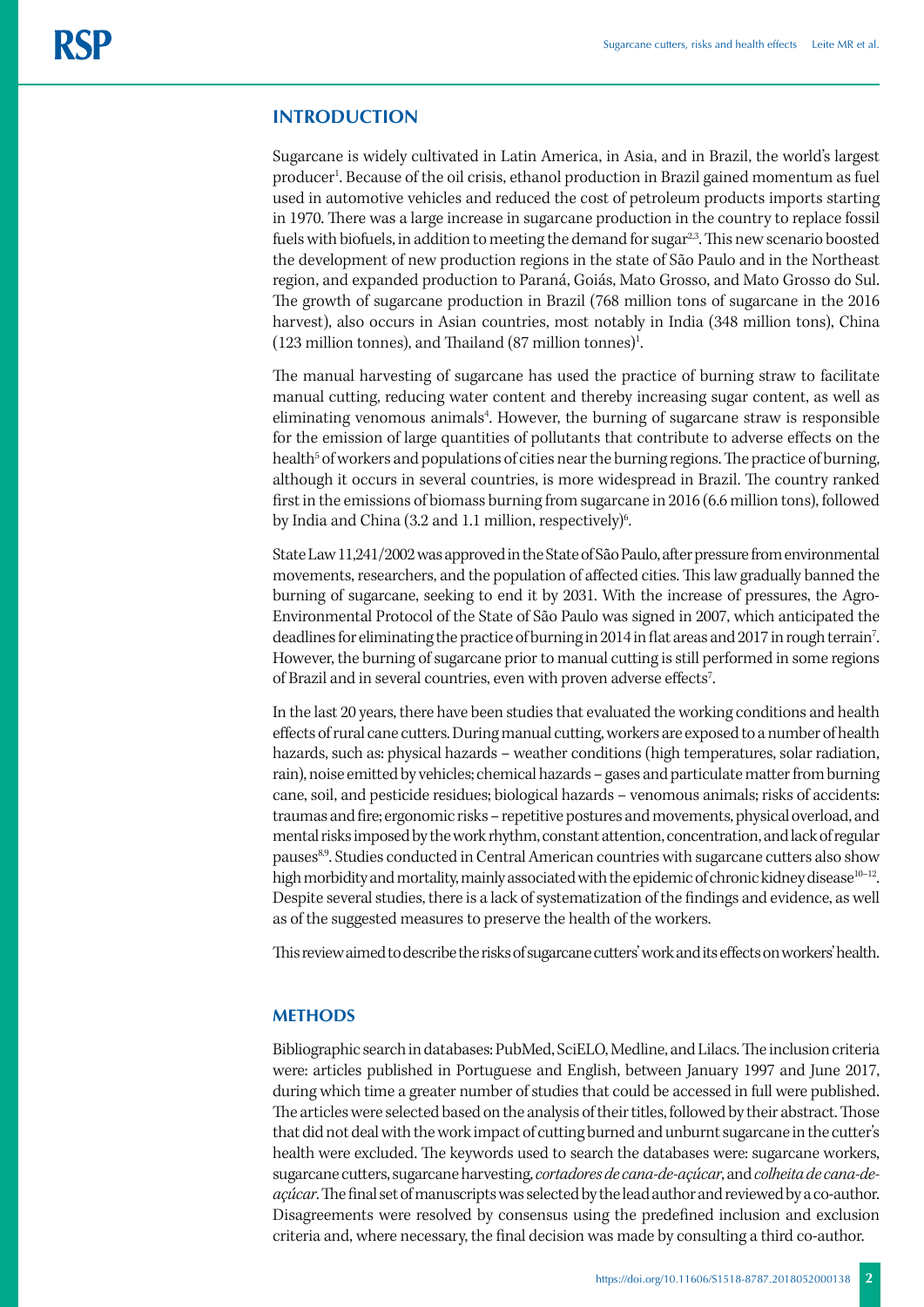Of the 89 articles evaluated, 13 were discarded after the title analysis, 22 after reading the abstract or the full text, and two because they were not accessible in their entirety, leaving 52 articles included (Figure).

# **RESULTS AND DISCUSSION**

The list of 52 evaluated articles, grouped according to the topics discussed, is shown in Box 1 and 2 and are detailed below.





| <b>Topics covered</b>                                                       | <b>Authors</b>                                                                                                                                                                                                                                                                                                                                                                                                | Number of<br>articles |
|-----------------------------------------------------------------------------|---------------------------------------------------------------------------------------------------------------------------------------------------------------------------------------------------------------------------------------------------------------------------------------------------------------------------------------------------------------------------------------------------------------|-----------------------|
| Mucociliary clearance                                                       | Ferreira-Ceccato et al. <sup>20</sup> ; Goto et al. <sup>19</sup>                                                                                                                                                                                                                                                                                                                                             | $\overline{2}$        |
| Respiratory symptoms                                                        | Prado et al. <sup>18</sup> ; Ferreira-Ceccato et al. <sup>20</sup>                                                                                                                                                                                                                                                                                                                                            | $\overline{2}$        |
| Pulmonary function                                                          | Prado et al. <sup>18</sup> ; Goto et al. <sup>19</sup>                                                                                                                                                                                                                                                                                                                                                        | $\overline{2}$        |
| Inflammatory markers and oxidative stress                                   | Prado et al. <sup>18</sup> ; Barbosa et al. <sup>14</sup> ; Santos et al. <sup>31</sup>                                                                                                                                                                                                                                                                                                                       | 3                     |
| Pulmonary disease                                                           | Sacchi et al. <sup>79</sup>                                                                                                                                                                                                                                                                                                                                                                                   | $\mathbf{1}$          |
| Cardiovascular effects                                                      | Barbosa et al. <sup>14</sup> ; Vilela et al. <sup>13</sup>                                                                                                                                                                                                                                                                                                                                                    | $\overline{2}$        |
| Renal effects                                                               | Garcia-Trabanino et al. <sup>45</sup> ; Laws et al. <sup>58</sup> ; Laws et al. <sup>59</sup> ;<br>López-Marin et al. <sup>60</sup> ; Murray et al. <sup>12</sup> ; Peraza et al. <sup>41</sup> ;<br>Roncal-Jimenez et al. <sup>61</sup> ; Santos et al. <sup>31</sup> ; Wesseling et al. <sup>62</sup> ;<br>Wesseling et al. <sup>11</sup> ; Wesseling et al. <sup>63</sup> ; Wijkström et al. <sup>46</sup> | 12                    |
| Miscellaneous infections (toxoplasmosis,<br>leptospirosis, and brucellosis) | Adesiyun et al. <sup>64</sup>                                                                                                                                                                                                                                                                                                                                                                                 | $\mathbf{1}$          |
| Quality of life assessment                                                  | Carvalho-Junior et al. <sup>65</sup>                                                                                                                                                                                                                                                                                                                                                                          | 1                     |
| Stress, physical and mental symptoms                                        | Priuli et al. <sup>66</sup>                                                                                                                                                                                                                                                                                                                                                                                   | $\mathbf{1}$          |
| Frequency of sick leave due to<br>occupational diseases                     | Ferreira-Ceccato et al. <sup>67</sup>                                                                                                                                                                                                                                                                                                                                                                         | 1                     |
| Ergonomic assessment of the work                                            | Abrahão et al. <sup>16</sup>                                                                                                                                                                                                                                                                                                                                                                                  | $\mathbf{1}$          |
| Occurrence of fungi in the ocular<br>conjunctiva                            | Dalfré et al. <sup>68</sup>                                                                                                                                                                                                                                                                                                                                                                                   | $\mathbf{1}$          |
| Risk of lung and oral cavity cancer                                         | Amre et al. <sup>69</sup> ; Coble et al. <sup>70</sup>                                                                                                                                                                                                                                                                                                                                                        | $\overline{2}$        |
| Exposure to potentially carcinogenic<br>agents and genotoxic effects        | Prado et al. <sup>18</sup> ; Bosso et al. <sup>47</sup> ; Martinez-Vanezuela et al. <sup>48</sup> ;<br>Silveira et al. <sup>71</sup>                                                                                                                                                                                                                                                                          | $\overline{4}$        |
| Work process on the health of<br>sugarcane cutters                          | Alessi et al. <sup>55</sup> ; Alves <sup>17</sup> ; Galiano et al. <sup>72</sup> ; Moraes et al. <sup>73</sup> ;<br>Ribeiro <sup>8</sup> ; Rocha et al. <sup>57</sup> ; Rocha et al. <sup>9</sup> ; Rosa e Navarro. <sup>74</sup> ;<br>Scopinho et al. <sup>75</sup> ; Vilela et al. <sup>13</sup> ; Bitencourt et al. <sup>49</sup>                                                                          | 11                    |
| Musculoskeletal disorders                                                   | de Anchieta Messias et al. <sup>56</sup> ; Phajan et al. <sup>37</sup>                                                                                                                                                                                                                                                                                                                                        | 2                     |
| Thermal overload                                                            | Bodin et al. <sup>50</sup> ; Crowe et al. <sup>38</sup> ; Crowe et al. <sup>15</sup> ;<br>Crowen et al. <sup>10</sup> ; Roscani et al. <sup>51</sup> ; Vilela et al. <sup>13</sup>                                                                                                                                                                                                                            | 6                     |
| Body composition/hydration and<br>nutritional status                        | Cortez et al. <sup>52</sup> ; Chiarello et al. <sup>53</sup> ; Florêncio et al. <sup>76</sup> ;<br>Luz et al. <sup>77</sup> ; Luz et al. <sup>54</sup>                                                                                                                                                                                                                                                        | 5                     |
| Dermatological changes                                                      | Miranda et al. <sup>78</sup>                                                                                                                                                                                                                                                                                                                                                                                  | $\mathbf{1}$          |

# **Box 1.** List of topics covered in the studies evaluated.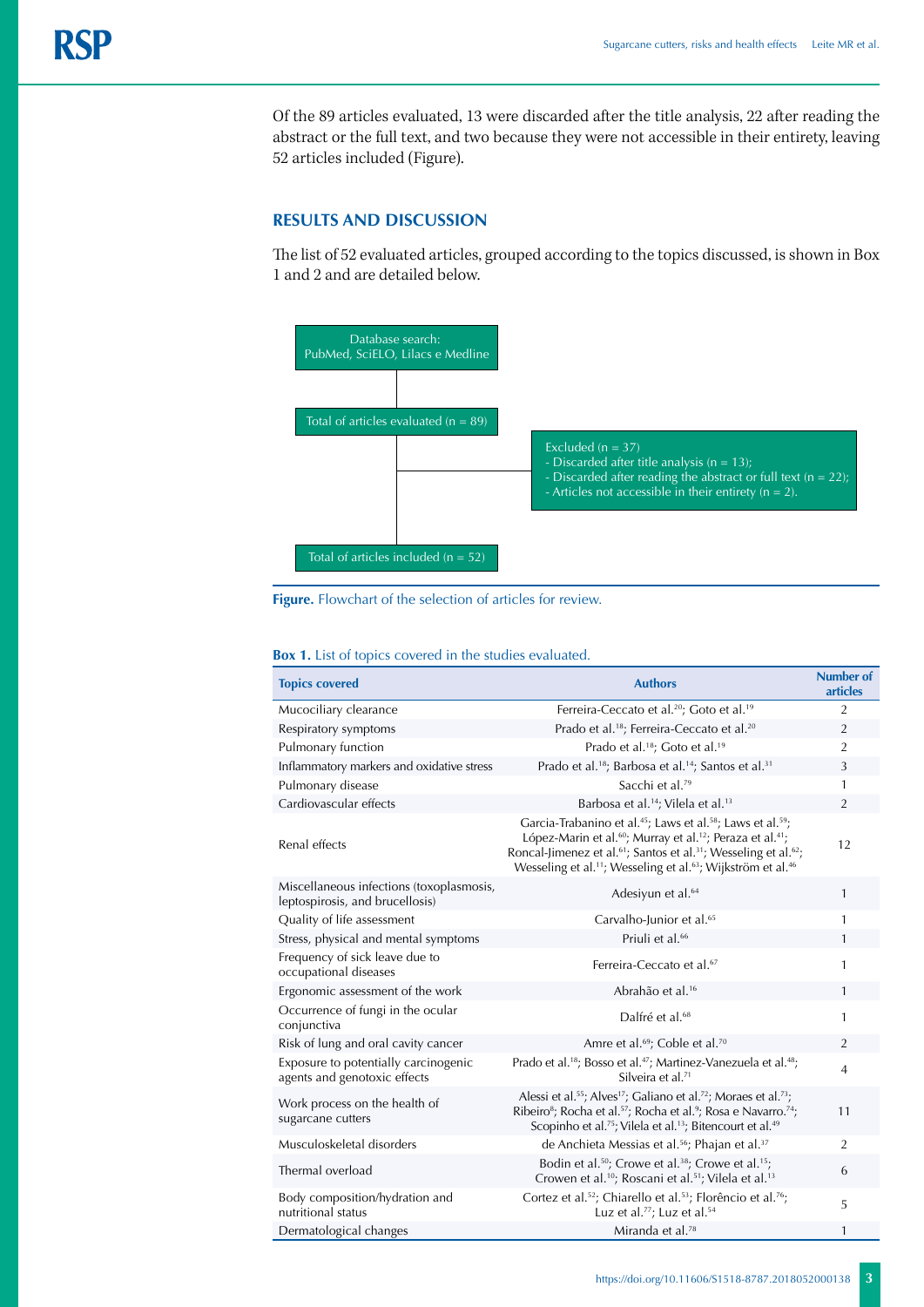# **Box 2.** Articles analyzed according to authors, year of publication, objectives, and main results.

|                                                                                                    | <b>box 2.</b> There's analyzed according to addition, year or publication, objectives, and main results.                                                                      |                                                                                                                                                                                                                                                   |
|----------------------------------------------------------------------------------------------------|-------------------------------------------------------------------------------------------------------------------------------------------------------------------------------|---------------------------------------------------------------------------------------------------------------------------------------------------------------------------------------------------------------------------------------------------|
| <b>Authors/Study</b>                                                                               | <b>Study</b>                                                                                                                                                                  | <b>Results</b>                                                                                                                                                                                                                                    |
| Ferreira-Ceccato et al. <sup>20</sup> (2011)<br>Panel study, with repeated<br>measurements.        | Nasal mucociliary clearance in 45 sugarcane<br>cutters<br>State de São Paulo, Brazil                                                                                          | Reduction of the transit time of saccharin, on the first day of<br>harvest compared to the pre-harvest period.                                                                                                                                    |
| Goto et al. <sup>19</sup> (2011)<br>Panel study, repeated<br>measurements                          | Nasal mucociliary clearance of 27 sugarcane<br>cutters<br>State de São Paulo, Brazil                                                                                          | Increased in the transit time of nasal mucus after six months of<br>harvest.                                                                                                                                                                      |
| Prado et al. <sup>18</sup> (2012)<br>Panel study, repeated<br>measurements                         | Respiratory symptoms, lung function, markers<br>of oxidative stress, and exposure to aromatic<br>hydrocarbons in 113 cutters of burnt sugarcane<br>State de São Paulo, Brazil | Higher incidence of respiratory symptoms, decreased pulmonary<br>function, oxidative stress, increase of 1-hydroxypyrene (1-OH)<br>during the harvest, compared to the pre-harvest period.                                                        |
| Sacchi et al. <sup>79</sup> (2013)<br>Case-control study                                           | Risk factors for pulmonary and extrapulmonary<br>tuberculosis among indigenous peoples in Brazil                                                                              | Indigenous workers in sugarcane plants are 6.8 times more likely<br>to have tuberculosis.                                                                                                                                                         |
| Barbosa et al. <sup>14</sup> (2012)<br>Panel study, repeated<br>measurements                       | Effects of burned cane harvest on blood markers<br>and cardiovascular system in 28 sugarcane cutters<br>State de São Paulo, Brazil                                            | Increase in blood pressure and blood coagulability during the<br>harvest period compared to the pre-harvest period.                                                                                                                               |
| Garcia-Trabanino et al. <sup>45</sup> (2015)<br>Cross-sectional study                              | Thermal stress, dehydration, biomarkers of renal<br>function and their possible associations in 189<br>sugarcane cutters of El Salvador                                       | The average temperature of the working day was 34 °C-36 °C<br>before noon and 39 °C-42 °C at noon. There was a reduction<br>in the glomerular filtration rate in 14% of the workers, and an<br>increase in serum creatinine, uric acid, and urea. |
| Laws et al. <sup>58</sup> (2015)<br>Longitudinal study                                             | Changes in renal function over six months of<br>sugarcane harvest in 284 Nicaraguan workers                                                                                   | Decreased renal function during the harvest.                                                                                                                                                                                                      |
| Laws et al. <sup>59</sup> (2016)<br>Prospective cohort study.                                      | Changes in renal injury markers of 284 Nicaraguan<br>rural workers                                                                                                            | Of the seven categories of workers studied, sugarcane cutters<br>presented a higher risk of renal damage.                                                                                                                                         |
| López-Marin et al. <sup>60</sup> (2014)<br>Cross-sectional study                                   | Histopathological characterization of chronic<br>kidney disease (CKD) in patients from agricultural<br>communities, including sugarcane cutters<br>El Salvador                | Presence of chronic tubulointerstitial nephropathy with<br>glomerular and secondary vascular injury.                                                                                                                                              |
| Murray et al. <sup>12</sup> (2015)<br>Review study                                                 | Evaluation of potential pathogens responsible for<br>Mesoamerican nephropathy in Nicaragua                                                                                    | Infectious pathogens present in urine and rodent feces are thought<br>to expose workers during the cultivation and harvesting of cane<br>and are associated with CKD.                                                                             |
| Peraza et al. <sup>41</sup> (2012)<br>Cross-sectional study                                        | Prevalence of decreased renal function in men and<br>women (farmers) in five communities in El Salvador                                                                       | Agricultural work on sugarcane and cotton plantations was<br>associated with decreased renal function.                                                                                                                                            |
| Roncal-Jimenez et al. <sup>61</sup> (2015)<br>Cross-sectional study                                | Increased uric acid concentrations as a possible<br>cause of kidney damage. Review and pilot study<br>evaluating 10 sugarcane cutters in El Salvador                          | Serum levels of uric acid increased after a work shift and reached<br>hyperuricemia $(≥ 7.0$ mg/dL).                                                                                                                                              |
| Santos et al. <sup>31</sup> (2014)<br>Longitudinal panel study<br>with repeated measurements       | Effect of work cutting burned sugar cane on the<br>renal function of 28 workers<br>State de São Paulo, Brazil                                                                 | Decreased glomerular filtration rate at the end of the work<br>shift, in all evaluated patients, and, in 18.5% of them, the<br>increase in serum creatinine was consistent with acute kidney<br>injury (AKI).                                     |
| Wesseling et al. <sup>62</sup> (2015)<br>Review study                                              | Risk assessment of CKD mortality in rural workers<br>Costa Rica                                                                                                               | Mortality due to CKD in men was higher in areas with hot<br>and dry climate, lower altitude, and extensive production<br>of sugarcane.                                                                                                            |
| Wesseling et al. <sup>11</sup> (2016)<br>Longitudinal panel study<br>with repeated measurements    | Evaluation of renal function markers in 29<br>sugarcane cutters<br>Nicaragua                                                                                                  | A 9% decrease in the glomerular filtration rate, increased<br>creatinine and serum urea and NGAL after 2 months of work.                                                                                                                          |
| Wesseling et al. <sup>63</sup> (2016)<br>Cross-sectional study                                     | Evaluation of risk factors for CKD among sugarcane<br>cutters, construction workers, and small farmers<br>Nicaragua                                                           | Thermal stress, dehydration, and kidney failure were the most<br>common findings among sugarcane cutters and increased uric<br>acid was associated with reduced renal function.                                                                   |
| Wijkström et al. <sup>46</sup> (2017)<br>Case series                                               | Renal histopathological evaluation of 19<br>sugarcane workers<br>Nicaragua                                                                                                    | 16 renal biopsies presented glomerulosclerosis, glomerular<br>hypertrophy, chronic glomerular ischemia, tubulointerstitial<br>damage, and mild vascular alterations.                                                                              |
| Adesiyun et al. <sup>64</sup> (2010)<br>Cross-sectional study                                      | Prevalence of toxoplasmosis, leptospirosis, and<br>brucellosis in sugarcane workers on the island of<br>Trinidad                                                              | High risk of acute toxoplasmosis and, to a lesser extent,<br>leptospirosis.                                                                                                                                                                       |
| Carvalho-Junior et al. <sup>65</sup><br>(2012)<br>Longitudinal study                               | Health-related quality of life assessment of 44<br>sugarcane cutters from the West of the State of São<br>Paulo, Brazil                                                       | Quality of life, measured by questionnaire, was reduced at the<br>end of the harvest period.                                                                                                                                                      |
| Priuli et al. <sup>66</sup> (2014)<br>Longitudinal study                                           | Stress levels and prevalence of physical and mental<br>symptoms in 114 sugarcane workers<br>State de São Paulo, Brazil                                                        | The work process of the cane cutter can cause stress, symptoms of<br>burn out, exhaustion, physical and psychological symptoms after<br>the harvest period.                                                                                       |
| Ferreira-Ceccato et al. <sup>67</sup> (2014)<br>Cross-sectional retrospective<br>descriptive study | Frequency of sick leave due to occupational<br>diseases by sugarcane cutters<br>State de São Paulo, Brazil                                                                    | Musculoskeletal diseases followed by respiratory diseases at the<br>end of the harvest were more prevalent.                                                                                                                                       |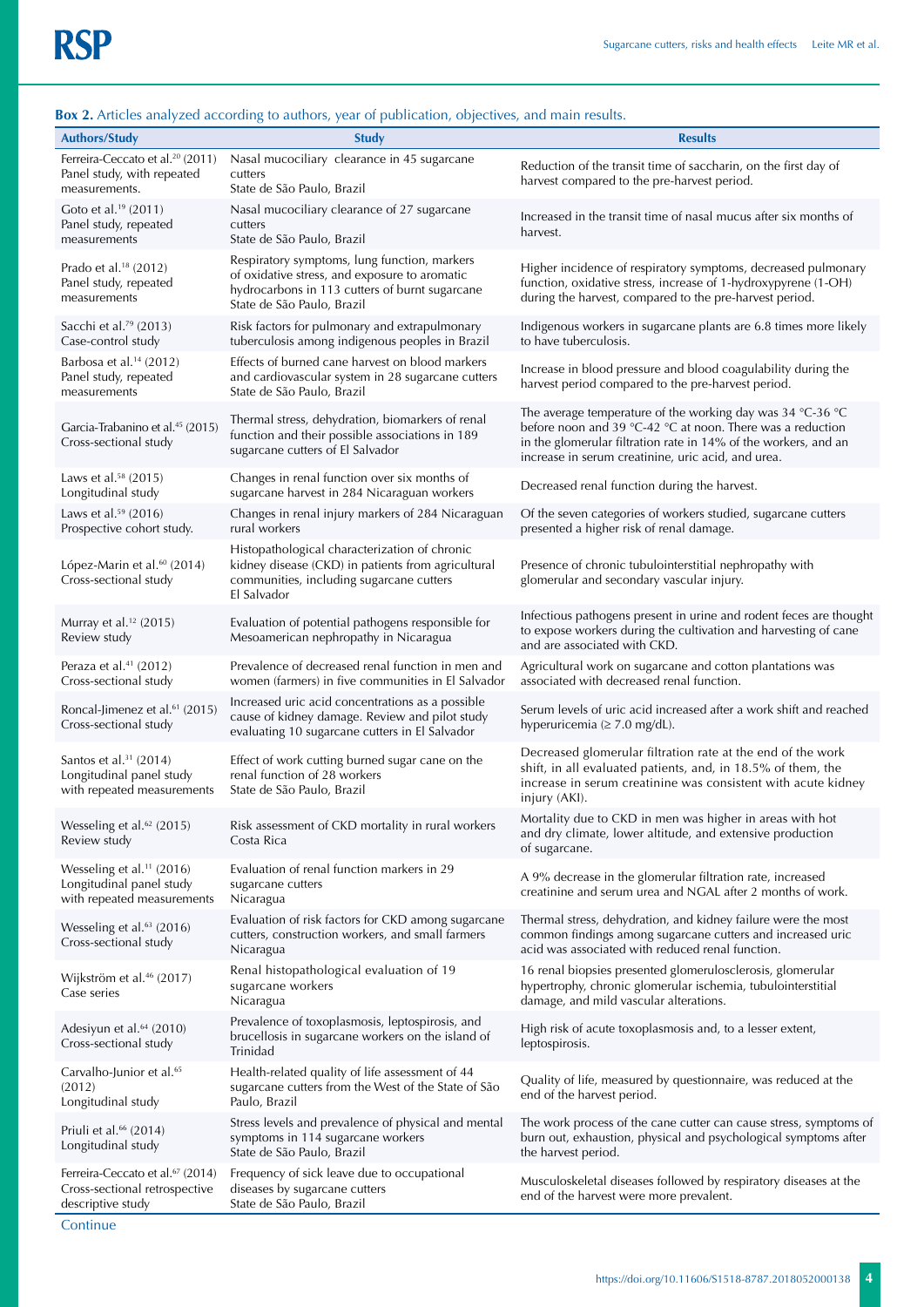| <b>Box 2.</b> Articles analyzed according to authors, year of publication, objectives, and main results. Continuation |                                                                                                                                                                                                                                                                                                                              |                                                                                                                                                                                                                                                                                                                                                   |  |  |
|-----------------------------------------------------------------------------------------------------------------------|------------------------------------------------------------------------------------------------------------------------------------------------------------------------------------------------------------------------------------------------------------------------------------------------------------------------------|---------------------------------------------------------------------------------------------------------------------------------------------------------------------------------------------------------------------------------------------------------------------------------------------------------------------------------------------------|--|--|
| Abrahão et al. <sup>16</sup> (2012)<br>Cross-sectional study                                                          | To evaluate the impact of glove use on the safety,<br>efficacy, and comfort of 82 sugarcane cutters<br>State de São Paulo, Brazil                                                                                                                                                                                            | Results reveal general inadequacy of gloves used due to lack of<br>adhesion to the machete, inadequacy in size, and hardening of<br>the glove by contact with sucrose and ashes present in sugarcane.                                                                                                                                             |  |  |
| Dalfré et al. <sup>68</sup> (2007)<br>Cross-sectional study                                                           | Occurrence of fungi in the ocular conjunctiva of<br>100 sugarcane cutters<br>Minas Gerais, Brazil                                                                                                                                                                                                                            | Of the 100 workers evaluated, 64 presented one or more genera<br>of fungi, with higher incidence in the more advanced age groups.                                                                                                                                                                                                                 |  |  |
| Amre et al. <sup>69</sup> (1999)<br>Case-control study                                                                | Investigate the risk of lung cancer among sugarcane<br>producers<br>Maharashtra, India                                                                                                                                                                                                                                       | Risk of lung cancer doubled in workers on sugarcane farms.                                                                                                                                                                                                                                                                                        |  |  |
| Coble et al. <sup>70</sup> (2003)<br>Case-control study                                                               | The relationship between occupational exposures<br>and oral cavity or pharynx cancer ( $n = 367$ )<br>Puerto Rico                                                                                                                                                                                                            | High cancer risks were observed among sugarcane producers and<br>in individuals with high cumulative exposure to solvents.                                                                                                                                                                                                                        |  |  |
| Bosso et al. <sup>47</sup> (2006)<br>Longitudinal study                                                               | To evaluate the concentrations of 1-hydroxypyrene<br>in the urine of 39 sugarcane workers<br>State de São Paulo, Brazil                                                                                                                                                                                                      | The level of 1-OHP in urine was 9 times higher in exposed<br>workers compared to those not exposed.                                                                                                                                                                                                                                               |  |  |
| Martinez-Vanezuela et al. <sup>48</sup><br>(2015)<br>Cross-sectional study                                            | To determine the chromosomal damage in oral<br>mucosa in workers exposed to burnt sugarcane<br>in Mexico ( $n = 60$ ) compared to non-exposed<br>workers ( $n = 60$ )                                                                                                                                                        | Higher presence of chromosomal micronuclei in oral mucosa and<br>nuclear abnormalities in exposed workers, compared to non-<br>exposed individuals.                                                                                                                                                                                               |  |  |
| Silveira et al. <sup>71</sup> (2013)<br>Cross-sectional study                                                         | Genotoxic effect on burned sugarcane cutters<br>$(n = 23)$ , compared to the control population $(n = 30)$<br>Barretos, SP, Brazil                                                                                                                                                                                           | The frequencies of micronuclei in the cells of the mouth and<br>blood were higher in sugarcane cutters.                                                                                                                                                                                                                                           |  |  |
| Alessi et al. <sup>55</sup> (1997)<br>Qualitative study                                                               | Assessment of the work process in sugarcane<br>cutter's health in Ribeirão Preto, SP, Brazil                                                                                                                                                                                                                                 | Daily exposure of cane cutters to physical, chemical, and<br>biological loads, translates into several diseases, traumas, or<br>accidents related to them.                                                                                                                                                                                        |  |  |
| Alves <sup>17</sup> (2006)<br>Review study                                                                            | To analyze the processes of production and working<br>day in the manual cutting of sugarcane<br>State de São Paulo, Brazil                                                                                                                                                                                                   | Cane cutters' deaths related to overwork and payment per<br>production.                                                                                                                                                                                                                                                                           |  |  |
| Anchieta Messias et al. <sup>56</sup> (2012)<br>Cross-sectional exploratory<br>study                                  | Evaluation of the posture in the work<br>of a group of sugarcane cutters<br>Pontal do Paranapanema, SP, Brazil                                                                                                                                                                                                               | The movements and postures adopted during the work can<br>predispose the cutters to repetitive strain injuries.                                                                                                                                                                                                                                   |  |  |
| Galiano et al. <sup>72</sup> (2012)<br>Qualitative study                                                              | Evaluation of the reasons of young people seeking<br>work as sugarcane cutters and how they perceived<br>their working conditions and health repercussions<br>$(n = 14)$<br>Ribeirão Preto, SP, Brazil                                                                                                                       | The data suggest that the migration of young workers in search<br>of work was not an option, but the only alternative to the reality<br>in their region of origin. They have expressed hopelessness about<br>their prospects and concern about the possible consequences for<br>their health.                                                     |  |  |
| Moraes et al. <sup>73</sup> $(2013)$<br>Cross-sectional study                                                         | To characterize the socioeconomic profile, the<br>motivation, the perception of the impacts of the<br>work on health, and the relationship with the health<br>system of migrants who cut sugarcane<br>Mendonça, SP, Brazil                                                                                                   | The majority of the workers (90%) came from the Northeast<br>region of Brazil; were between 18 and 30 years old; 86%<br>considered the salary and formal employment the motivators<br>for this type of work; 92% considered their health good,<br>although 48% felt some type of body pain attributed to work<br>fatigue, and 87% self-medicates. |  |  |
| Phajan et al. <sup>37</sup> (2014)<br>Cross-sectional analytical<br>study                                             | Prevalence and factors associated with work-related<br>musculoskeletal disorders among 540 sugarcane<br>workers<br>Thailand                                                                                                                                                                                                  | The prevalence of musculoskeletal disorders in the 7 days before<br>the interview was 83%. The associated factors were: repetitive<br>movements, inadequate postures, and vigorous efforts.                                                                                                                                                       |  |  |
| Ribeiro <sup>8</sup> (2010)<br>Qualitative descriptive study                                                          | To portray the situation in which rural workers<br>live in Macatuba, SP, observing their economic<br>and social conditions, in the context of the<br>implementation of the law that prohibits the<br>burning of sugarcane and the mechanization<br>of cutting, which bring an end to this type of<br>employment ( $n = 40$ ) | We evaluated 27 men and 13 women who received wages<br>according to productivity. Part of them agreed with the ban<br>to burnings because it eliminates much of the pollution they<br>breathe, improving their quality of life.                                                                                                                   |  |  |
| Rocha et al. <sup>57</sup> (2007)<br>Qualitative descriptive study                                                    | Assessment of individual, social, labor, and<br>environmental factors predisposing to illness in 39<br>sugarcane cutters<br>State de São Paulo, Brazil                                                                                                                                                                       | The main individual determinants of illness were physical<br>exertion and accelerated work rate, intense heat, dust, soot,<br>and presence of venomous animals. Poverty is the main social<br>determinant of illness.                                                                                                                             |  |  |
| Rocha et al. $(2010)$<br>Exploratory study with a<br>quantitative approach                                            | To analyze the work and life situations that may<br>offer health risks to 39 workers involved in the<br>manual and mechanized cutting of sugarcane<br>State de São Paulo/Brazil                                                                                                                                              | During work, workers are exposed to long daily shifts and work<br>environments with multiple health hazards, and respiratory,<br>musculoskeletal, psychological, and accidental impacts.                                                                                                                                                          |  |  |
| Rosa e Navarro. <sup>74</sup> (2014)<br>Qualitative descriptive study                                                 | A total of 13 sugarcane cutter migrants were<br>evaluated to understand the profile of the workers<br>and to investigate their working conditions<br>Ribeirão Preto, SP, Brazil                                                                                                                                              | The workers are hired according to their capacity of<br>production, physical resistance, and disposition of<br>subordination to superiors. The production gain implies<br>overexploitation of the labor force, which has repercussions on<br>health conditions.                                                                                   |  |  |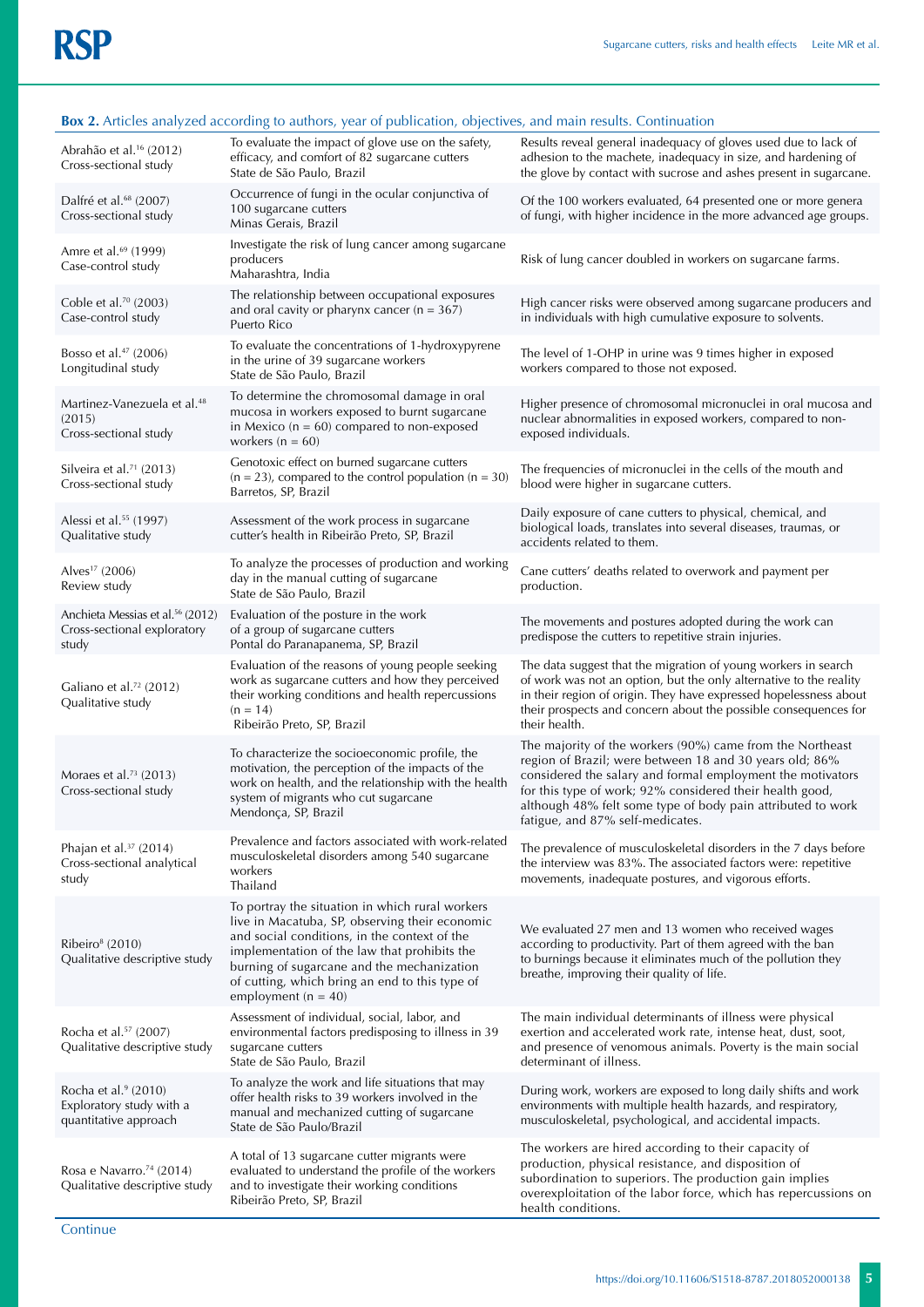#### Scopinho et al.<sup>75</sup> (1999) Qualitative descriptive study Evaluation by interviews conducted in the field, the consequences of mechanized cutting of sugarcane State de São Paulo, Brazil The use of mechanical harvesters reduces physical, chemical, and mechanical labor loads, but accentuates mental and physiological loads. Observed reduction in the number of accidents at work, but increased severity. Vilela et al.13 (2015) Longitudinal study Study of determinants that intensify the workload and affect the health of 40 sugarcane cutters Piracicaba, SP, Brazil The accelerated pace of work associated with payment per production is the main factor responsible for the increase in the physical exhaustion among workers. Bitencourt et al.49 (2012) Case study Contribution of the climate to the occurrence of 14 deaths of sugarcane cutters State of São Paulo, Brazil The precarious social, economic, and working conditions of these workers do not allow us to point out the atmospheric factor as the predominant cause of the deaths. Bodin et al.50 (2016) Longitudinal study with repeated measures To assess the feasibility of providing an intervention (adequate water replacement and programmed rest periods) during sugarcane cutting to avoid heat stress and dehydration without decreasing productivity  $(n = 60)$ El Salvador Post-intervention water consumption increased by 25%. The symptoms associated with thermal stress and dehydration decreased. Daily individual production increased from 5.1 to 7.3 tons/person/day. Crowe et al.38 (2010) Observational and exploratory study Conditions of heat stress in 130 sugarcane workers in Costa Rica in the pre-harvest period. Risk of thermal stress for workers in pre-harvest tasks, which occurs even during periods of less intensive work. Crowe et al.15 (2013) Cross-sectional study To describe the working conditions and quantify the heat exposure by sugarcane cutters  $(n = 105)$ Costa Rica Cane cutters perform strenuous work under high temperatures, with no recommended breaks. Crowe et al.10 (2015) Cross-sectional study Prevalence of complaints of heat exposure and health effects by 106 sugarcane cutters compared to 63 controls, workers in other activities Costa Rica Symptoms of heat and dehydration (headache, tachycardia, cramps, fever, nausea, dizziness), hand or foot edema, and dysuria were more frequent in cane cutters than controls. Roscani et al.51 (2017) Cross-sectional study Estimates of thermal overload in sugarcane cutters over a period of four years State de São Paulo, Brazil The estimated IBUTG values exceed the limits of tolerance in the areas of sugarcane activity. Miranda et al.<sup>78</sup> (2012) Cross-sectional study Prevalence of actinic cheilitis in 1,950 sugarcane cutters exposed to the sun, compared to the control group ( $n = 150$ ) The prevalence of 9.2% ( $n = 141$ ) of actinic cheilitis was observed among the population that had been exposed to the sun. However, no cases were found among the individuals in the control group. Cortez et al.<sup>52</sup> (2009) Longitudinal study with repeated measures Evaluation of the effect of hydration on the increase of labor productivity in workers exposed to high temperatures ( $n = 22$ ) Nicaragua Workers with higher water consumption increased production from 5.5 to 8 tons/day of cut cane. Chiarello et al.<sup>53</sup> (2006) Longitudinal study with repeated measures Impact of the use of protein and electrolyte supplements on weight and body composition of 15 sugarcane cutters Serrana, SP, Brazil Observed reductions in body fat percentage and improvement in hydration at the end of the sugarcane harvest and 8 months after the beginning of the diet. Florêncio et al.76 (2008) Cross-sectional study Evaluation of dietary pattern, nutritional status, and stature of 62 sugarcane cutters and possible associations with worker productivity Alagoas, Brazil Workers with normal BMI were the most productive compared to those with low or overweight BMI. Taller individuals had higher productivity and higher energy intake. Luz et al.<sup>77</sup> (2012) Longitudinal study with repeated measures Evaluation of the evolution of the body composition of 30 cane cutters between the beginning and the end of the harvest Piracicaba, SP, Brazil Significant loss of body fat and weight in the first half of the crop and elevation of creatine kinase over the harvest period. Luz et al.54 (2014) Semi-quantitative observational study Description of working conditions, feeding, and hydration of 30 sugar cane cutters, under observation for 15 days Piracicaba, SP, Brazil Workers drink 5 to 10 liters of water per day. Feeding during the harvest did not guarantee food and nutritional security. Work on manual cane harvesting is strenuous and payment per production can be an aggravating health factor.

#### **Box 2.** Articles analyzed according to authors, year of publication, objectives, and main results. Continuation

IBUTG: Wet-bulb temperature-Globe Thermometer

# **Work Environment and Organization**

The process of manual cane cutting is an activity that imposes a high physical load on the cutter, since it requires the performance of vigorous, fast, and repetitive movements with a machete. In addition, there is the loading of the sugarcane bundles<sup>9</sup>. The manual cutting of cane requires the cutting of several canes near the ground and their gathering in bundles that weigh about 10 kg to 15 kg. The bundles are loaded for about two to five meters and arranged in rows to be picked up by the trucks that transport them to the mill for grinding<sup>34</sup>. Payment per production is an additional risk factor, as it induces a longer rate of work to guarantee a slightly better wage and a greater possibility of hiring in subsequent harvests<sup>8</sup>. .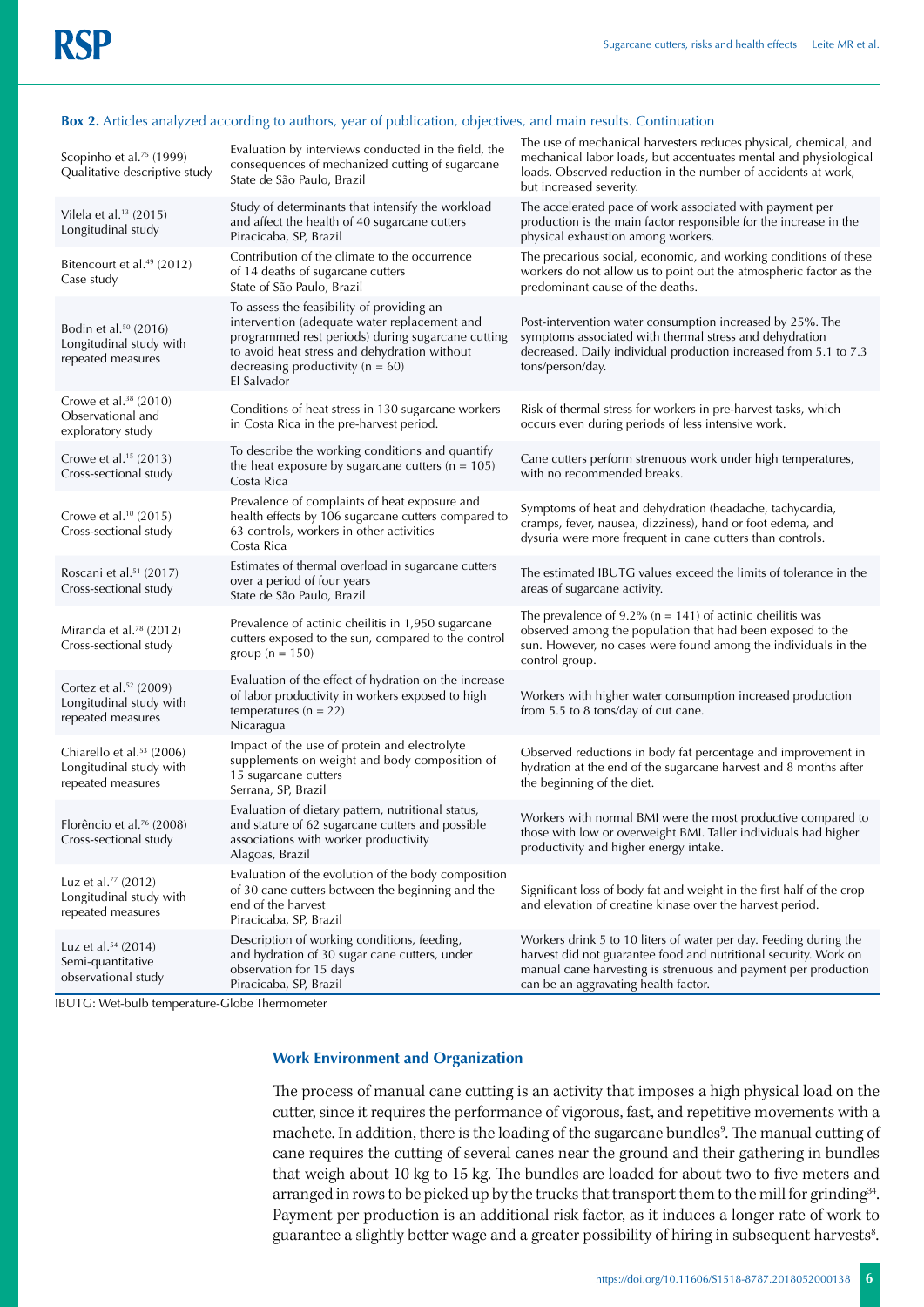This study recorded the activities in films and allowed a more precise analysis of the activity in the cutting of burned sugarcane. During the workday, a worker that cuts 13 tons/day performs, on average, 3,100 spinal pushups, 3,500 machete blows, and 1,000 rotations of the lumbar spine<sup>13</sup>.

In addition, these workers are directly exposed to the pollutants generated by the burning of sugarcane and are constantly subject to adverse climatic conditions because the work is performed outdoors<sup>10,14,15</sup>. Work that requires physical exertion and high-temperature environment imposes risks of overload and thermal stress. This is aggravated by the use of overlapping clothing to reduce sun exposure, which hinders heat dispersion. In general, they do not take breaks, in disagreement with the Regulatory Standard – 15 of the Ministry of Labor and Employment – Order 3214/78, for thermal overload. For physical activity, the Standard provides a 15-minute working regime for 45 minutes of rest for Wet-Bulb Temperature – Globe Thermometer (IBUTG) values between 28°C and 30°C for activities with intense physical effort, as occurs with cutters, and work with IBUTG above 30°C<sup>13</sup> is not allowed.

The improper provision of personal equipment such as gloves and goggles, inadequate feeding and hydration and poor health conditions complement the environment and the work process to which these workers are subjected<sup>16,17</sup>.

# **Respiratory Symptoms and Pulmonary Function**

The inhalation of particulate matter released during the cutting of burned cane can affect the upper and lower airways, causing symptoms and respiratory diseases, as well as lung function impairment in the workers<sup>18</sup>.

Goto et al.<sup>19</sup> carried out a study involving 30 sugarcane cutters, with the main objective of evaluating nasal mucociliary transport, comparing the period of the harvest with the pre-harvest period. The authors did not observe differences in lung function between the periods. However, Prado et al.18 developed a study with a larger number of workers and a control group, which evaluated respiratory symptoms and lung function. They found a higher prevalence of respiratory symptoms and a decrease in pulmonary function among sugarcane cutters during the harvest period compared to pre-harvest, with a decline in forced expiratory volume in the first second (FEV<sub>1</sub>), forced expiratory volume in the first second/ forced vital capacity (FEV<sub>1</sub>/FVC), and forced expiratory flow (FEF25-75%), characterizing an evolution with a pattern of obstructive ventilatory disorder. A study by Ferreira-Ceccato et al.20 evaluated the acute effects, i.e., four hours after the start of work, on the first day of harvest of burned cane and did not observe any complaint of nasal symptoms in any of the evaluated workers. However, the presence of symptoms is not a marker sensitive to the acute effect assessed by the study, thus limiting its interpretation.

Despite the increase in respiratory symptoms due to the burning of sugarcane, few studies have evaluated pulmonary function in cane cutters. Studies with more numbers of evidence are recommended to confirm these findings.

### **Nasal Mucociliary Defense**

The inhalation of pollutants increases with physical exertion, since it requires greater pulmonary ventilation. This implies an increased risk of nasal inflammation with increased production of proinflammatory cytokines8,21,22, with changes in nasal mucociliary clearance<sup>19,20</sup>.

Two studies evaluated the mucociliary clearance in cane cutters. The study by Goto et al.<sup>19</sup>, which evaluated 27 workers, showed that, in the harvest period, there was a reduction of 80% in the mucociliary clearance, with an increase in the saccharin transit time (STT) by 7.8 minutes and a reduction of 31% in the transportability of mucus. Ferreira-Ceccato et al.20 evaluated the acute effects of exposure to particulate matter from the burning of sugarcane biomass in the nasal mucociliary clearance of sugarcane cutters. The evaluations occurred seven days before work on the sugarcane harvest and four hours later, on the first day of the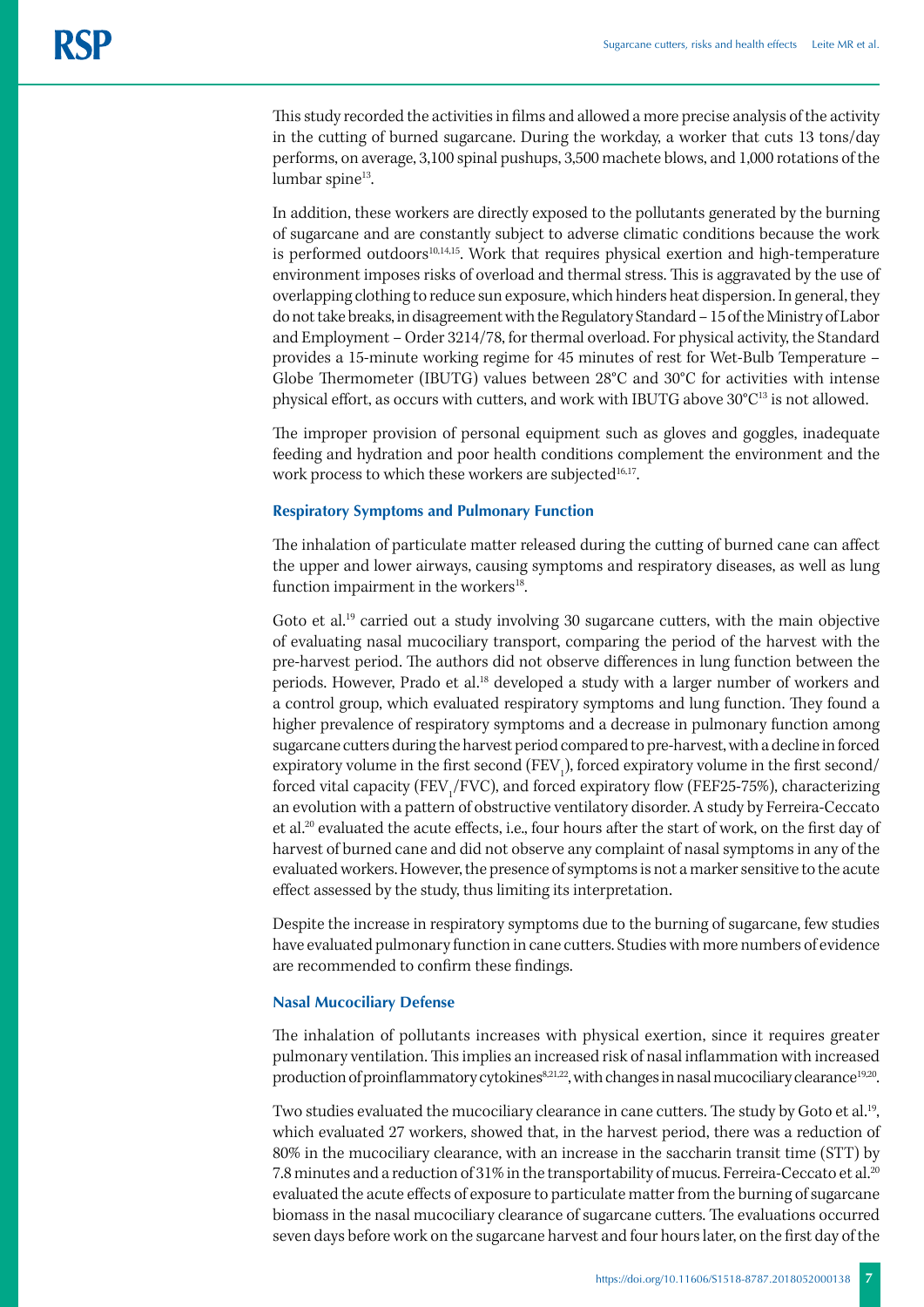sugarcane harvest. A significant reduction in STT was observed in the harvest period. The difference observed between the studies mentioned<sup>19,20</sup> can be explained by a mechanism similar to the one that occurs in smokers. In them, an increase in clearance at the beginning of tobacco consumption is observed, with shortening of STT as a defense response against aggression. Subsequently, with chronic exposure to tobacco smoke, changes in the rheology of mucus and hair cells, STT tends to increase<sup>23-25</sup>.

# **Cardiovascular Changes**

A study by Barbosa et al.14 that evaluated 28 workers involved in sugarcane cutting during the harvest and pre-harvest observed a significant increase in blood pressure values during the harvest period. Monitoring of 24-hour systemic blood pressure showed an increase of 3.7 mmHg in systolic blood pressure during the harvest. The study also showed the effect of increased sympathetic activity, directly recorded in the fibular nerve, associated with elevated blood pressure. This suggests an autonomic nervous system imbalance effect as one of the mechanisms possibly implicated in elevated blood pressure. In addition to changes in blood pressure, the study by Barbosa et al.14 also observed a significant decrease in the time of thrombin and prothrombin during the harvest. This indicates increased blood coagulation, which increases the risk of thromboembolic phenomena, changes that may be associated with both the inhalation of pollutants from the burning of the cane and dehydration.

Vilela et al.13, in a study with 40 cane cutters, evaluated cardiovascular load (CVL). This index is used to evaluate the physiological impact of the work because it corresponds to the percentage of the heart rate at work in relation to the maximum allowed heart rate. They observed a significant effect between the increase of productivity and CVL. Each increase in the cut of one ton of sugarcane was associated with an increase of approximately 0.81% in CVL. This finding evidences the impact of increased production on heart overload, i.e., work paid by productivity imposing greater cardiovascular risk.

The studies suggest an impact on the cardiovascular system of sugarcane cutters evidenced by increased blood pressure, increased cardiovascular load, changes in the autonomic nervous system, and changes in blood coagulability during the harvest compared to the pre-harvest.

### **Inflammatory and Oxidative Stress Markers**

The excessive physical exertion and exposure to heat and air pollutants to which workers are subjected during work in the cane harvest period may induce the development of oxidative stress and pulmonary and systemic inflammation $14,26-28$ .

Prado et al.18 observed a reduction of antioxidant enzymes: catalase, glutathione S-transferase (GST), glutathione reductase (GR), and glutathione peroxidase (GPx) in sugarcane cutters at the end of the harvest period compared to the pre-harvest period. Levels of malondialdehyde (MDA), a lipid peroxidation product of the cell wall, increased. When combined with the decrease in antioxidant enzymatic activity, this finding supports a chronic state of oxidative stress among cutters. However, Barbosa et al.14 reported an increase in GST, GPx antioxidant enzymes in the burned sugarcane harvest period, probably in response to aggression, although it evidenced an increase in MDA levels. The authors suggested that both processes, an attempt to defend against oxidizing agents with increased protective enzymes and cell wall damage by membrane oxidation, may be concomitant. Differences in individual characteristics, genetic polymorphism, working conditions, eating, and living conditions may explain the different findings in the antioxidant markers. The cutters in the study by Barbosa et al.14 lived in the São Paulo region of Sorocaba-Piracicaba, SP, and those involved in the study by Prado et al.18 were all migrants from Paraíba and Pernambuco, who worked in the region of São José do Rio Preto, SP, only during the harvests.

Other manifestations caused by strenuous work $14,18$  are associated with the elevation of muscle injury biomarkers such as creatine kinase (CK) and lactate dehydrogenase (LDH), and electrolyte changes compatible with work under conditions of physical overload and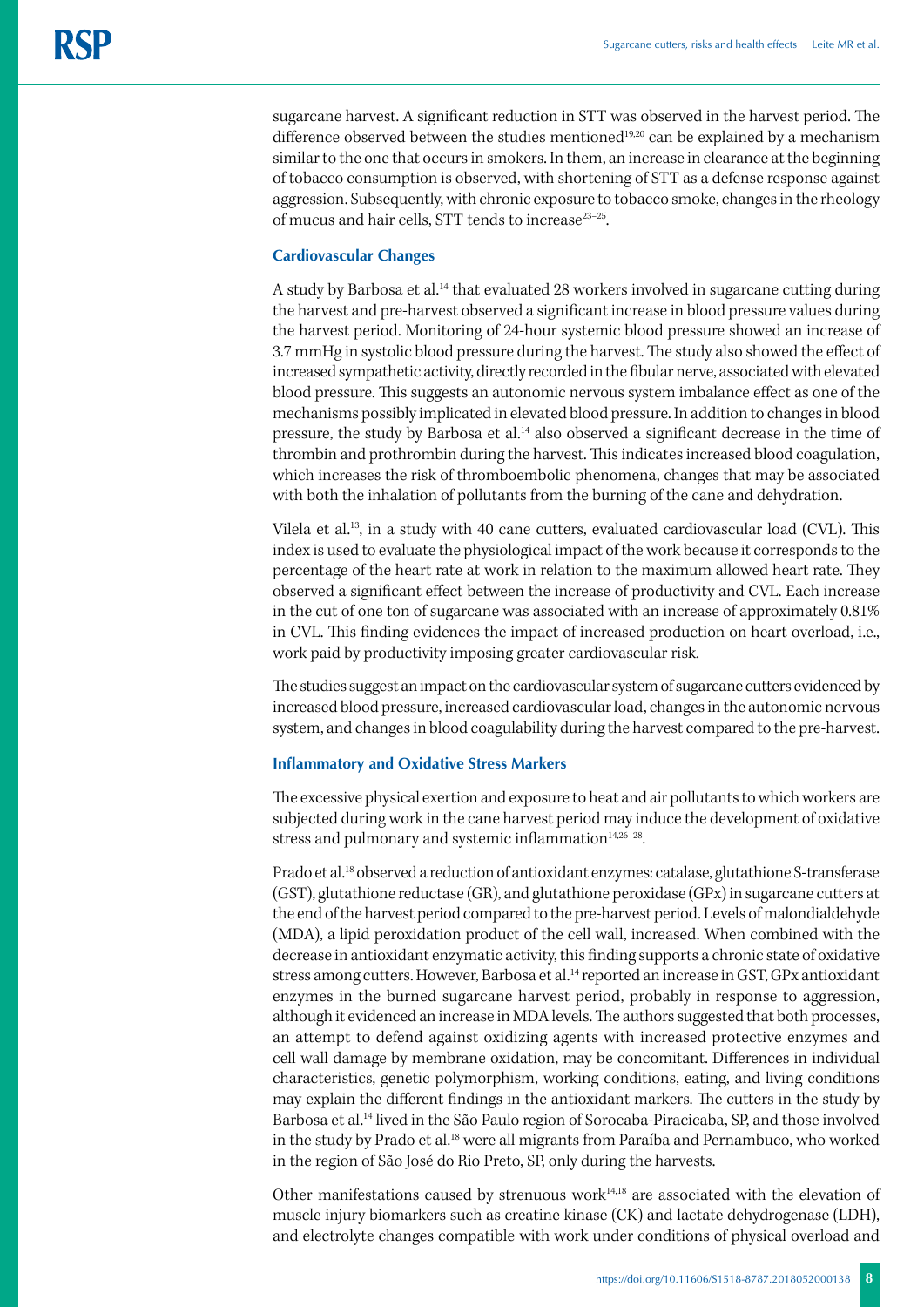hydroelectrolytic imbalance<sup>29</sup>. The CK and LDH are biomarkers that may increase during situations of intense exercise, in which the cell membranes become more permeable and release various compounds into the blood, including myoglobin<sup>30</sup>. In the study by Santos et al.<sup>31</sup>, there was an acute increase in CK serum levels, which increased from 120 IU/l before the beginning of the workday to 360 IU/l at the end of a day's work day. In the study by Barbosa et al.<sup>14</sup>, although of small magnitude, elevations in serum levels of CK and DHL were observed during the harvest in relation to the pre-harvest period, suggesting chronic muscle injury.

Elevated levels of CK, DHL, and myoglobin in plasma result from muscle injury due to intense and strenuous physical exertion, which can be aggravated in unfavorable environmental conditions<sup>32</sup>. In addition, muscle damage with rhabdomyolysis is a factor associated with the development of acute kidney injury (AKI)<sup>33-36</sup>, particularly in dehydration situations<sup>37,38</sup>. In addition to serum levels of CK and LDH, the excessive activity may induce increased ventilatory work with increased inhalation of nephrotoxic substances such as silica and metals<sup>39</sup>, increasing oxidative stress<sup>27</sup> and systemic inflammation<sup>40</sup>. Santos et al.<sup>31</sup> observed a significant increase in leukocyte counts as well as neutrophils at the end of a working day for cane cutters during the harvest period. This indicates an inflammatory response probably associated with strenuous work, under high temperatures and exposure to pollutants.

The studies assessed revealed the occurrence of oxidative stress, increased concentrations of biomarkers for muscle injury and inflammatory cells in the blood. This is possibly associated with excessive physical stress at high temperatures and exposure to air pollution by sugarcane cutters during the harvest period.

### **Renal Effects**

Health registries and research in Central America show the occurrence of a chronic kidney injury epidemic in rural workers<sup>41-44</sup>. It was first described by Trabanino et al.<sup>42</sup> and was renamed Mesoamerican nephropathy.

Despite several studies, its etiology has not been clarified. One of the hypotheses is that it can be caused by repeated episodes of acute renal damage due to daily dehydration associated with rhabdomyolysis, systemic inflammation, oxidative stress, genetic variations, and exposures to non-characterized pesticides<sup>42</sup>. Wesseling et al.<sup>11</sup> evaluated 29 sugarcane cutters in Nicaragua and found a significant decrease in renal function during the nineweek sugarcane cutting work. The estimated mean glomerular filtration rate decreased (9%, 10 mL/min), there was a significant increase in serum creatinine (20%), serum urea (41%), and four-fold elevation of lipocalin associated with neutrophils (NGAL), a biomarker for the early detection of renal damage. In the Santos et al.<sup>31</sup> study, which involved 28 sugarcane cutters evaluated before and after a working day at the end of the harvest period, there was a significant increase in urinary density, lower levels of serum sodium and fractional excretion of sodium (FeNa), as well as a significant increase in the hematocrit at the end of the working day, suggesting that the sugarcane cutters were dehydrated.

Dehydration, thermal stress, and volume depletion are known risk factors for the development of renal disease. In the study by Garcia-Trabanino et al.<sup>45</sup>, the high prevalence of a reduction in the glomerular filtration rate was consistent with the dehydration caused by strenuous work in hot and humid environments. The cause may be related to decreased renal blood flow, increased demand for tubular reabsorption, and increased levels of uric acid<sup>45</sup>.

Renal biopsies were performed in sugarcane workers in Nicaragua, and glomerulosclerosis, glomerular hypertrophy, signs of chronic glomerular ischemia, and tubulointerstitial damage and mild vascular alterations were found<sup>46</sup>. This gave biological plausibility to the hypotheses raised<sup>45</sup>.

Twelve studies reported impairment of renal function in sugarcane cutters. The following were found: decreased glomerular filtration rate, increased creatinine, urea, increased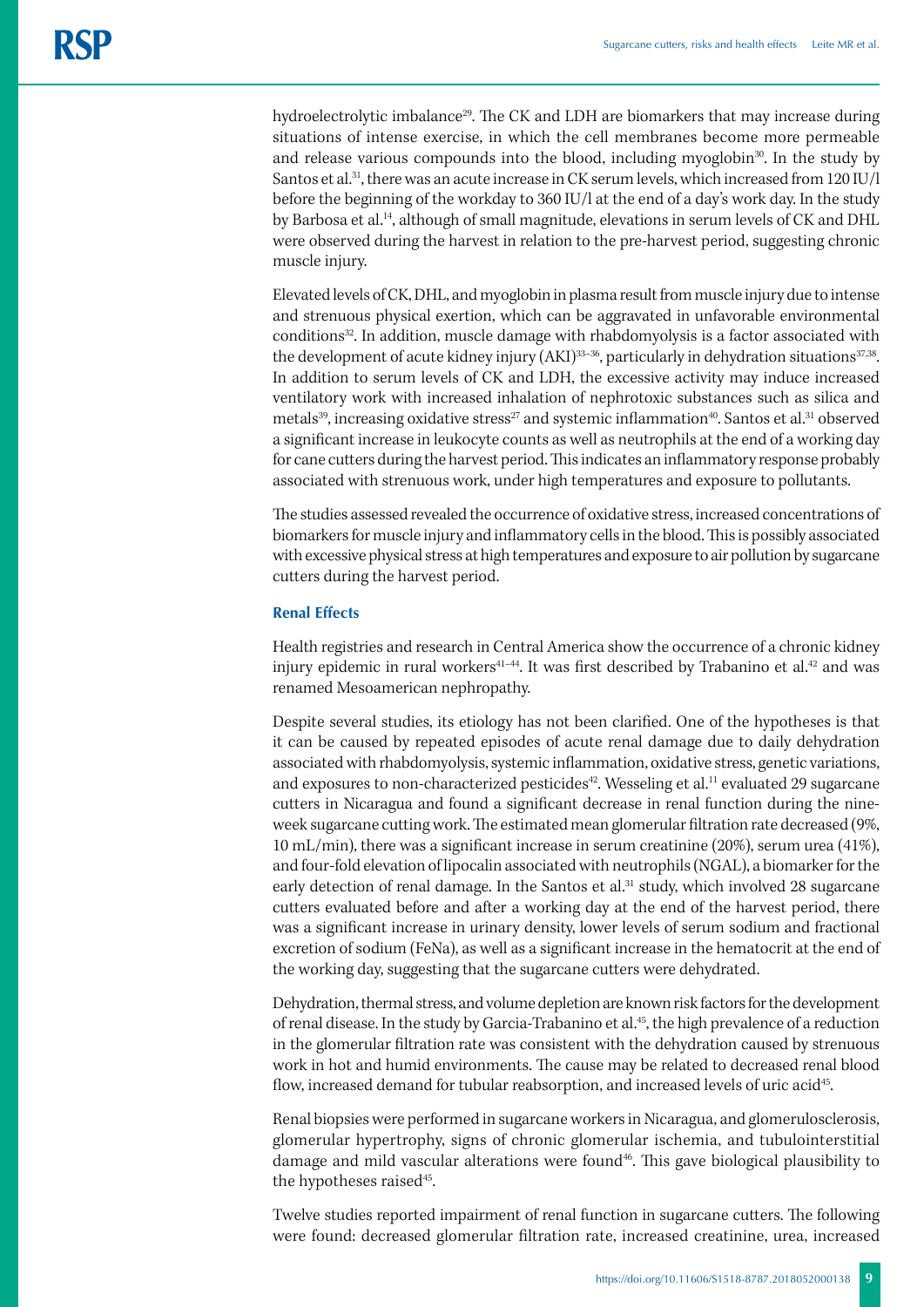urinary density, and biomarkers for the early detection of renal damage. Work conditions cannot be ruled out as one of the factors that may have contributed to the chronic kidney disease epidemic in several Central American countries and some Asian countries, especially among sugarcane workers. However, the etiology and pathophysiology of the chronic renal injury epidemic in these workers is uncertain. We also do not know whether the repetition of acute injuries may be one of the causes associated with genetic characteristics, varied environmental exposures, and the use of anti-inflammatory drugs in the induction of chronic kidney disease.

### **Exposure to Potentially Carcinogenic Agents and Genotoxic Effects**

Three studies<sup>18,47,48</sup> carried out in sugarcane regions found increased values in the markers of exposure to aromatic hydrocarbons in workers involved in sugarcane cutting. A study involving 90 cutters showed that the concentration of 1-OH-Pyrene in the urine was 11 times higher in the harvest period than in the pre-harvest period<sup>18</sup>. This result was similar to those of Bosso et al.<sup>47</sup>, who evaluated 39 cane cutters and found a 10-fold higher concentration of 1-OH-Pyrene in the urine during the harvest compared to the pre-harvest period. Martinez-Vanezuela et al.48 evaluated chromosomal damage in rural workers with sugarcane burned in Sinaloa, Mexico. We analyzed 1,000 buccal epithelial cells from 60 exposed and 60 unexposed workers (controls) to determine micronucleus frequencies and other nuclear abnormalities. The results indicated higher values of micronuclei and nuclear abnormalities in the exposed subjects compared to those not exposed. The burning of sugarcane, which generates polycyclic hydrocarbons, represents a genotoxic risk for sugarcane workers.

## **Miscellaneous Effects**

Studies have evaluated heat stress and dehydration in sugarcane cutters<sup>10,15,38,49,50</sup>. In the study by Crowe et al.<sup>10</sup>, symptoms associated with exposure to heat or dehydration (headache, tachycardia, cramps, fever, nausea, dizziness, hand or foot edema, and dysuria) have been reported at least once a week among the 106 workers evaluated.

Roscani et al.51, in a study that evaluated the risk of thermal overload in sugarcane cutters for four years in the State of São Paulo, observed that the IBUTG values exceeded the tolerance limits in about 7% of the days for heavy activity and at about 3% for moderate activity. These estimates contradict findings by Barbosa et al.<sup>14</sup> and Vilela et al.<sup>13</sup> However, this study<sup>51</sup> presents a limitation, since the IBUTG data were not recorded directly in the work field. The measurements were performed using IBUTG estimates using data provided by the INMET – National Institute of Meteorology's network of meteorological surface stations, which may have underestimated the measurements.

Bodin et al.50 evaluated the feasibility of providing intervention (adequate water replacement and scheduled rest periods) during sugarcane cutting to avoid heat stress and dehydration, without decreasing productivity. Post-intervention water consumption increased by 25%, the symptoms associated with thermal stress and dehydration declined, and daily cane production increased from 5.1 to 7.3 tons/person/day. Cortez et al.<sup>52</sup> also observed that workers with higher water consumption increased daily production from 5.5 to 8 tons of cut cane. In the study by Chiarello et al.53, after the use of protein and electrolyte supplements, the reductions in body mass index and percentage of body fat with lean mass maintenance were significant. In addition, there was an improvement in the hydration state of 15 sugarcane cutters during the harvest. These studies<sup>50,52,53</sup>, aimed at meeting employer rationality, increasing production and immediate wage gains, did not consider the acute and chronic harmful effects that are caused by the effort made to increase production. On the other hand, Luz et al.<sup>54</sup>, in a study which carried out direct observation of a fieldwork with 40 sugarcane cutters, concluded that the manual cutting of cane is strenuous and the payment per production can be an aggravating factor for health. The authors suggest that correct nutrition and hydration could minimize wear and tear and pain during work.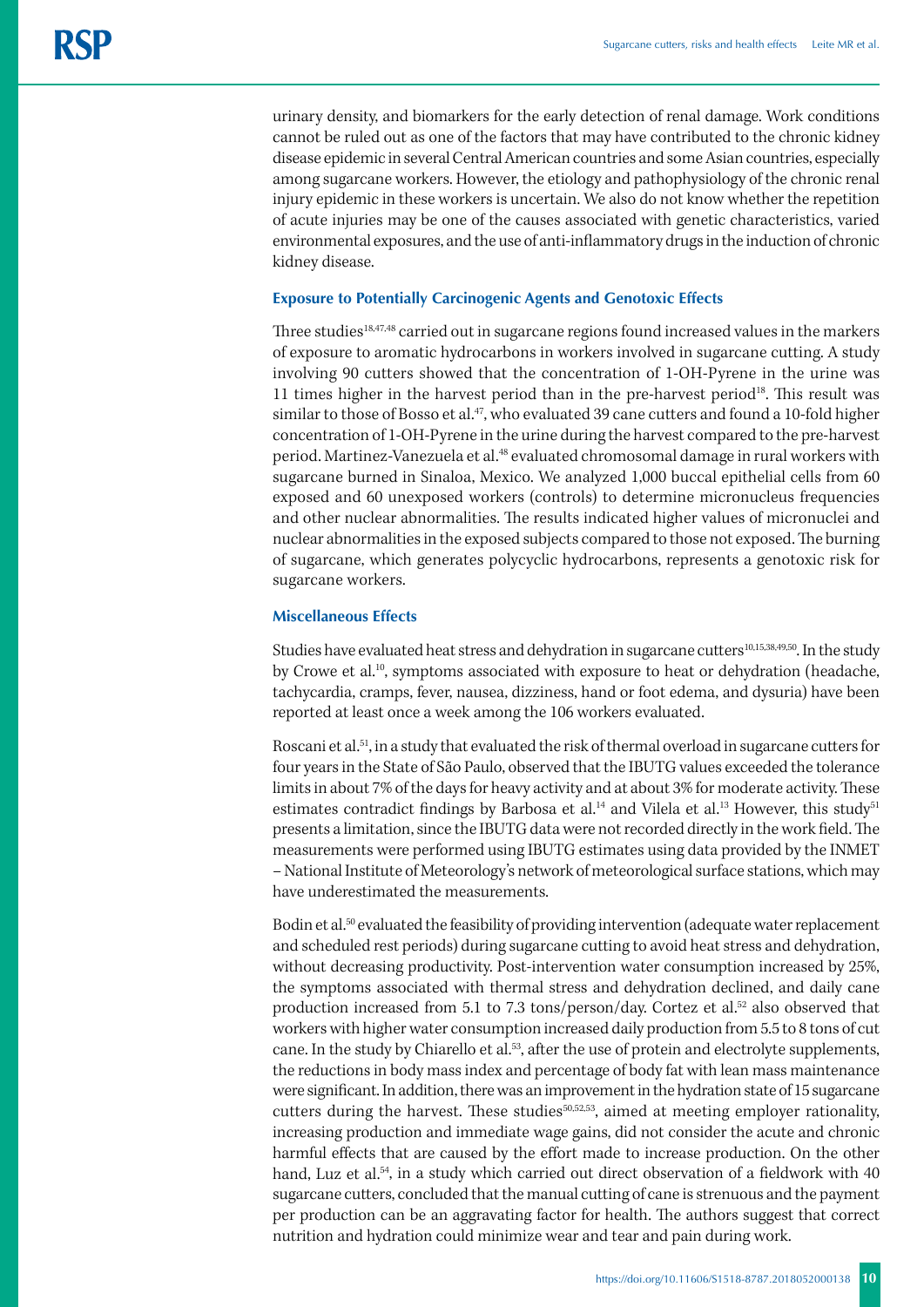A review study by Alessi et al.<sup>55</sup> addressed the effect of the working process on sugarcane cutter health and suggests that the daily exposure of cane cutters to physical, chemical, and biological loads becomes a series of diseases, trauma or related accidents<sup>55</sup>. The movements and postures adopted during the work may predispose the cutters to injuries due to repetitive stresses or musculoskeletal diseases<sup>56</sup>. Rocha et al.<sup>57</sup> evaluated individual, social, and environmental factors predisposing 39 workers to illness and observed that the main determinants for illness were physical exertion, fast pace of work, living conditions, and poverty.

Most studies that address the environment and work organization are qualitative. This type of study is greatly relevant to qualify risks and problems raised by workers. However, there are limitations to better assess the risks and health effects on workers, as they are usually only conducted through interviews.

Despite the implementation of laws and measures that provide for the elimination of sugarcane burning, this practice is still carried out in several regions of Brazil and in several countries. Because this work is aggressive to health, even when the cut is made in non-burned cane, this activity must undergo changes to protect workers. These changes should include a review of production gain, elimination of pre-harvest burning, mechanization, and the existence of breaks at work. This process must be carried out with the participation of the workers so that the use of new technologies and the establishment of public policies that compensate for lost jobs may be properly implemented. In addition, there must be a qualification of workers, so that they may occupy the new jobs generated by mechanization.

# **CONCLUSION**

Work in the manual cutting of sugarcane, especially when the cane is burned, exposes workers to several risks responsible for health problems – respiratory, renal, cardiovascular, osteomuscular, ocular, and dermatological.

# **REFERENCES**

- 1. Food and Agricultural Organization of the United Nations (FAO). Prodution. Crops. Rome; 2016 [cited 2018 Feb 16]. Available from: http://www.fao.org/faostat/en/#data/QC
- 2. Carvalho SADD, Furtado AT. O melhoramento genético de cana-de-açúcar no Brasil e o desafio das mudanças climáticas globais*. Rev Gest Conex*. 2013;2(1):22-46. https://doi.org/10.13071/regec.2317-5087.2013.2.1.4909.22-46
- 3. Uriarte M, Yackulic CB, Cooper T, Flynn D, Cortes M, Crk T, et al. Expansion of sugarcane production in São Paulo, Brazil: implications for fire occurrence and respiratory health*. Agric Ecosyst Environ*. 2009;132(1-2):48-56. https://doi.org/10.1016/j.agee.2009.02.018
- 4. Arbex MA, Bohm GM, Saldiva PH, Conceição GM, Pope AC 3rd, Braga AL. Assessment of the effects of sugar cane plantation burning on daily counts of inhalation therapy*. J Air Waste Manag Assoc*. 2000;50(10):1745-9. https://doi.org/10.1080/10473289.2000.10464211
- 5. Mazzoli-Rocha F, Magalhães CB, Malm O, Saldiva PH, Zin WA, Faffe DS. Comparative respiratory toxicity of particles produced by traffic and sugar cane burning*. Environ Res*. 2008;108(1):35-41. https://doi.org/10.1016/j.envres.2008.05.004
- 6. Food and Agricultural Organization of the United Nations (FAO). Emissions Agriculture. Burning – Crop Residues. Rome; 2016 [cited 2018 Feb 16]. Available from: http://www.fao.org/ faostat/en/#data/GB
- 7. União da Indústria de Cana de Açúcar. Protocolo Agroambiental do Setor Sucroalcooleiro. São Paulo: UNICA; 2009 [cited 2017 Mar 14]. Available from: http://www.unica.com.br/protocoloagroambiental/
- 8. Ribeiro H, Ficarelli TRA. Queimadas nos canaviais e perspectivas dos cortadores de cana-de-açúcar em Macatuba, São Paulo*. Saude Soc.* 2010;19(1):48-63. https://doi.org/10.1590/S0104-12902010000100005

**11** https://doi.org/10.11606/S1518-8787.2018052000138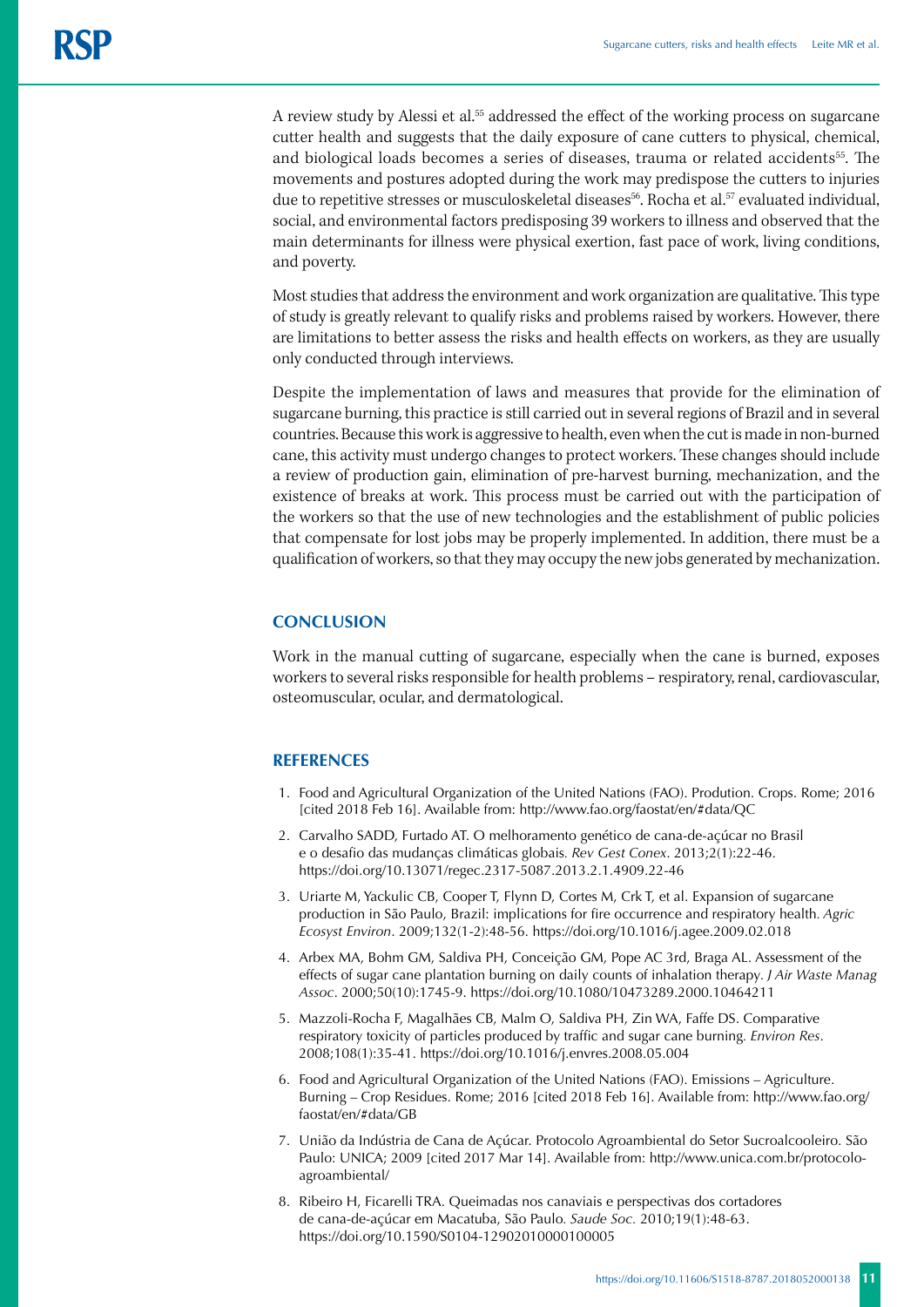- 9. Rocha FLR, Marziale MHP, Hong OS. Work and health conditions of sugar cane workers in Brazil*. Rev Esc Enferm USP*. 2010;44(4):978-83. https://doi.org/10.1590/S0080-62342010000400017
- 10. Crowe J, Nilsson M, Kjellstrom T, Wesseling C. Heat-related symptoms in sugarcane harvesters*. Am J Ind Med*. 2015;58(5):541-8. https://doi.org/10.1002/ajim.22450
- 11. Wesseling C, Aragón A, González M, Weiss I, Glaser J, Bobadilla NA, et al. Kidney function in sugarcane cutters in Nicaragua: a longitudinal study of workers at risk of Mesoamerican nephropathy*. Environ Res*. 2016;147:125-32. https://doi.org/10.1016/j.envres.2016.02.002
- 12. Murray KO, Fischer RS, Chavarria D, Duttmann C, Garcia MN, Gorchakov R, et al. Mesoamerican nephropathy: a neglected tropical disease with an infectious etiology? *Microbes Infect*. 2015;17(10):671-5. https://doi.org/10.1016/j.micinf.2015.08.005
- 13. Vilela RAG, Laat EF, Luz VG, Silva AJN, Takahashi MAC. Pressão por produção e produção de riscos: a "maratona" perigosa do corte manual da cana-de-açúcar*. Rev. Bras Saude Ocup.* 2015;40(131):30-48. https://doi.org/10.1590/0303-7657000075413
- 14. Barbosa CM, Terra-Filho M, Albuquerque AL, Di Giorgi D, Grupi C, Negrão CE, et al. Burnt sugarcane harvesting: cardiovascular effects on a group of healthy workers, Brazil*. PLoS One*. 2012;7(9):e46142. https://doi.org/10.1371/journal.pone.0046142
- 15. Crowe J, Wesseling C, Solano BR, Umaña MP, Ramirez AR, Kjellstrom T, et al. Heat exposure in sugarcane harvesters in Costa Rica*. Am J Ind Med*. 2013;56(10):1157-64. https://doi.org/10.1002/ajim.22204
- 16. Abrahão RF, Gonzaga MC, Braunbeck OA. Protective gloves on manual sugar cane cutting are really effective? *Work*. 2012;41 Suppl 1:4963-6. https://doi.org/10.3233/wor-2012-0039-4963
- 17. Alves F. Por que morrem os cortadores de cana? *Saude Soc*. 2006;15(3):90-8. https://doi.org/10.1590/S0104-12902006000300008
- 18. Prado GF, Zanetta DM, Arbex MA, Braga AL, Pereira LA, Marchi MR, et al. Burnt sugarcane harvesting: particulate matter exposure and the effects on lung function, oxidative stress, and urinary 1-hydroxypyrene*. Sci Total Environ*. 2012;437:200-8. https://doi.org/1016/j.scitotenv.2012.07.069
- 19. Goto DM, Lança M, Obuti CA, Barbosa CMG, Saldiva PHN, Zanetta DMT, et al. Effects of biomass burning on nasal mucociliary clearance and mucus properties after sugarcane harvesting*. Environ Res*. 2011;111(5):664-9. https://doi.org/10.1016/j.envres.2011.03.006
- 20. Ferreira-Ceccato AD, Ramos EMC, Carvalho LCS Jr, Xavier RF, Teixeira MFS, Raymundo-Pereira PA, et al. Short-term effects of air pollution from biomass burning in mucociliary clearance of Brazilian sugarcane cutters*. Respir Med*. 2011;105(11):1766-8. https://doi.org/10.1016/j.rmed.2011.08.003
- 21. Eeden SF, Tan WC, Suwa T, Mukae H, Terashima T, Fujii T, et al. Cytokines involved in the systemic inflammatory response induced by exposure to particulate matter air pollutants (PM(10))*. Am J Respir Crit Care Med*. 2001;164(5):826-30. https://doi.org/10.1164/ajrccm.164.5.2010160
- 22. Leonardi GS, Houthuijs D, Steerenberg PA, Fletcher T, Armstrong B, Antova T, et al. Immune biomarkers in relation to exposure to particulate matter: a cross-sectional survey in 17 cities of Central Europe*. Inhal Toxicol*. 2000;12 Suppl 4:1-14. https://doi.org/10.1080/089583700750019486
- 23. Proença M, Fagundes Xavier R, Ramos D, Cavalheri V, Pitta F, Cipulo Ramos EM. Efeito imediato e a curto prazo do cigarro sobre o transporte mucociliar nasal de fumadores. *Rev Port Pneumol*. 2011;17(4):172-6. https://doi.org/10.1016/j.rppneu.2010.12.001
- 24. Stanley PJ, Wilson R, Greenstone MA, MacWilliam L, Cole PJ. Effect of cigarette smoking on nasal mucociliary clearance and ciliary beat frequency*. Thorax*. 1986;41(7):519-23. https://doi.org/10.1136/thx.41.7.519
- 25. Verra F, Escudier E, Lebargy F, Bernaudin JF, De Crémoux H, Bignon J. Ciliary abnormalities in bronchial epithelium of smokers, ex-smokers, and nonsmokers*. Am J Respir Crit Care Med*. 1995;151(3 Pt 1):630-4. https://doi.org/10.1164/ajrccm/151.3\_Pt\_1.630
- 26. Brook RD, Rajagopalan S, Pope CA 3rd, Brook JR, Bhatnagar A, Diez-Roux AV, et al. Particulate matter air pollution and cardiovascular disease: an update to the scientific statement from the American Heart Association*. Circulation*. 2010;121(21):2331-78. https://doi.org/10.1161/CIR.0b013e3181dbece1
- 27. Tanskanen M, Atalay M, Uusitalo A. Altered oxidative stress in overtrained athletes*. J Sports Sci*. 2010;28(3):309-17. https://doi.org/10.1080/02640410903473844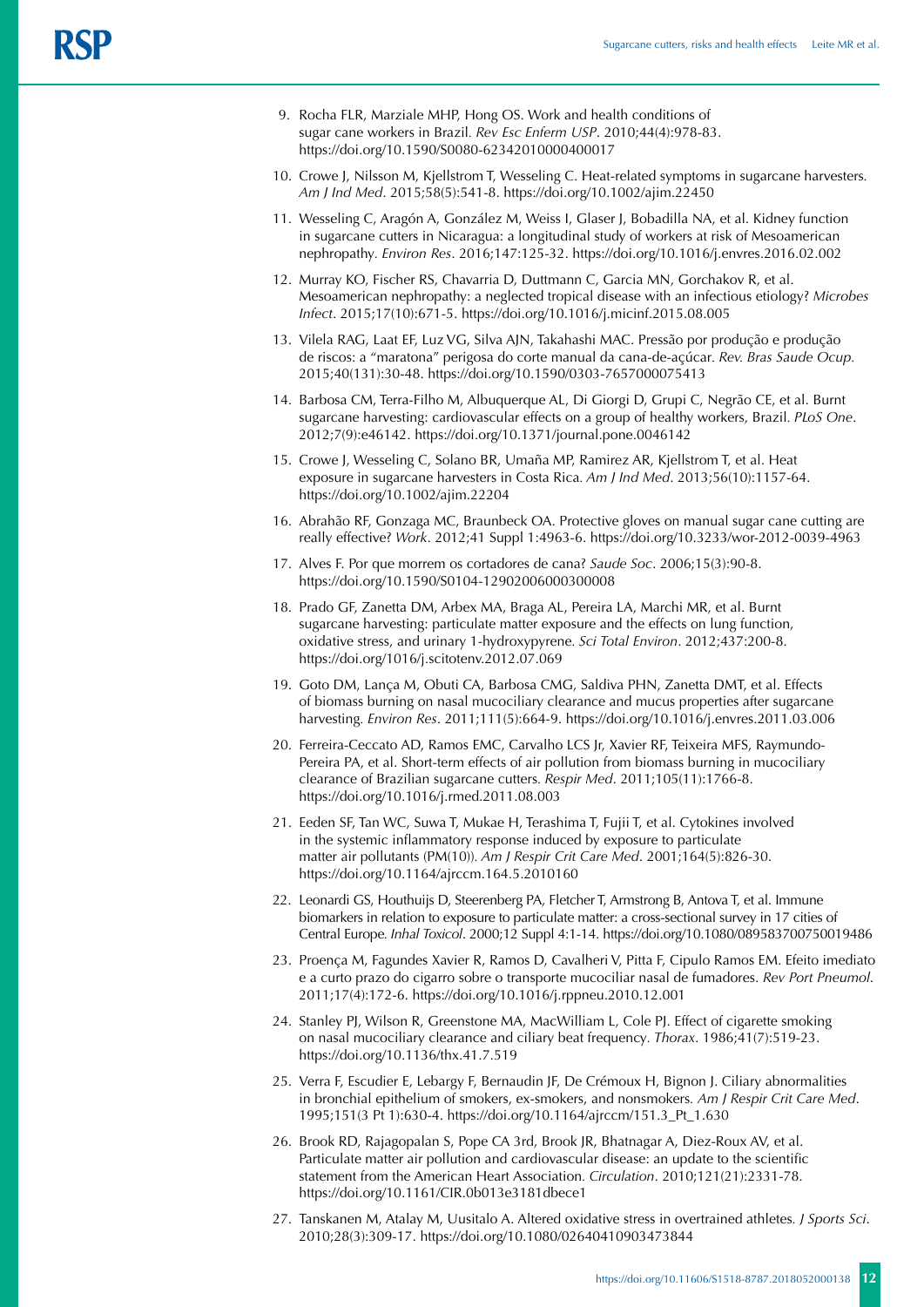- 28. Romieu I, Castro-Giner F, Kunzli N, Sunyer J. Air pollution, oxidative stress and dietary supplementation: a review*. Eur Respir J*. 2008;31(1):179-97. https://doi.org/10.1183/09031936.00128106
- 29. Brancaccio P, Maffulli N, Limongelli FM. Creatine kinase monitoring in sport medicine*. Br Med Bull*. 2007;81-82(1):209-30. https://doi.org/10.1093/bmb/ldm014
- 30. Brancaccio P, Lippi G, Maffulli N. Biochemical markers of muscular damage*. Clin Chem Lab Med*. 2010;48(6):757-67. https://doi.org/10.1515/cclm.2010.179
- 31. Paula Santos U, Zanetta DM, Terra-Filho M, Burdmann EA. Burnt sugarcane harvesting is associated with acute renal dysfunction*. Kidney Int*. 2015;87(4):792-9. https://doi.org/10.1038/ki.2014.306
- 32. Chlibková D, Knechtle B, Rosemann T, Tomásková I, Novotný J, Zákovská A, et al. Rhabdomyolysis and exercise-associated hyponatremia in ultra-bikers and ultra-runners*. J Int Soc Sports Nutr*. 2015;12:29. https://doi.org/ 10.1186/s12970-015-0091-x
- 33. Zutt R, Kooi AJ, Linthorst GE, Wanders RJ, Visser M. Rhabdomyolysis: review of the literature*. Neuromuscul Disord*. 2014;24(8):651-9. https://doi.org/10.1016/j.nmd.2014.05.005
- 34. Zimmerman JL, Shen MC. Rhabdomyolysis*. Chest*. 2013;144(3):1058-65. https://doi.org/10.1378/chest.12-2016
- 35. Al-Ismaili Z, Piccioni M, Zappitelli M. Rhabdomyolysis: pathogenesis of renal injury and management*. Pediatr Nephrol*. 2011;26(10):1781-8. https://doi.org/10.1007/s00467-010-1727-3
- 36. Bosch X, Poch E, Grau JM. Rhabdomyolysis and acute kidney injury*. N Engl J Med*. 2009;361(1):62-72. https://doi.org/10.1056/NEJMra0801327
- 37. Phajan T, Nilvarangkul K, Settheetham D, Laohasiriwong W. Work-related musculoskeletal disorders among sugarcane farmers in north-eastern Thailand*. Asia Pac J Public Health*. 2014;26(3):320-7. https://doi.org/10.1177/1010539514528026
- 38. Crowe J, Moya-Bonilla JM, Román-Solano B, Robles-Ramírez A. Heat exposure in sugarcane workers in Costa Rica during the non-harvest season*. Glob Health Action*. 2010;3(1):1-9. https://doi.org/10.3402/gha.v3i0.5619
- 39. Gobe G, Crane D. Mitochondria, reactive oxygen species and cadmium toxicity in the kidney*. Toxicol Lett*. 2010;198(1):49-55. https://doi.org/10.1016/j.toxlet.2010.04.013
- 40. Hiraiwa K, Eeden SF. Contribution of lung macrophages to the inflammatory responses induced by exposure to air pollutants*. Mediators Inflamm*. 2013;2013:619523. https://doi.org/10.1155/2013/619523
- 41. Peraza S, Wesseling C, Aragon A, Leiva R, García-Trabanino RA, Torres C, et al. Decreased kidney function among agricultural workers in El Salvador*. Am J Kidney Dis*. 2012;59(4):531-40. https://doi.org/10.1053/j.ajkd.2011.11.039
- 42. García-Trabanino R, Aguilar R, Reyes Silva C, Ortiz Mercado M, Leiva Merino R. Nefropatía terminal en pacientes de un hospital de referencia em El Salvador. *Rev Panam Salud Publica*. 2002 [cited 2017 Mar 14];12(3):202-6. Available from: https://scielosp.org/pdf/rpsp/2002. v12n3/202-206/es
- 43. Johnson RJ, Sánchez-Lozada LG. Chronic kidney disease: Mesoamerican nephropathy: new clues to the cause*. Nat Rev Nephrol*. 2013;9(10):560-1. https://doi.org/10.1038/nrneph.2013.174
- 44. Correa-Rotter R, Wesseling C, Johnson RJ. CKD of unknown origin in Central America: the case for a Mesoamerican nephropathy*. Am J Kidney Dis*. 2014;63(3):506-20. https://doi.org/10.1053/j.ajkd.2013.10.062
- 45. Garcia-Trabanino R, Jarquín E, Wesseling C, Johnson RJ, González-Quiroz M, Weiss I, et al. Heat stress, dehydration, and kidney function in sugarcane cutters in El Salvador: a crossshift study of workers at risk of Mesoamerican nephropathy*. Environ Res*. 2015;142:746-55. https://doi.org/ 10.1016/j.envres.2015.07.007
- 46. Wijkström J, González-Quiroz M, Hernandez M, Trujillo Z, Hultenby K, Ring A, et al. Renal morphology, clinical findings, and progression rate in Mesoamerican nephropathy*. Am J Kidney Dis*. 2017;69(5):626-36. https://doi.org/10.1053/j.ajkd.2016.10.036
- 47. Vale Bosso RM, Amorim LMF, Andrade SJ, Rossini A, Marchi MRR, Ponce de Leon A, et al. Effects of genetic polymorphisms CYP1A1, GSTM1, GSTT1 and GSTP1 on urinary 1-hydroxypyrene levels in sugarcane workers*. Sci Total Environ*. 2006;370(2-3):382-90. https://doi.org/10.1016/j.scitotenv.2006.07.025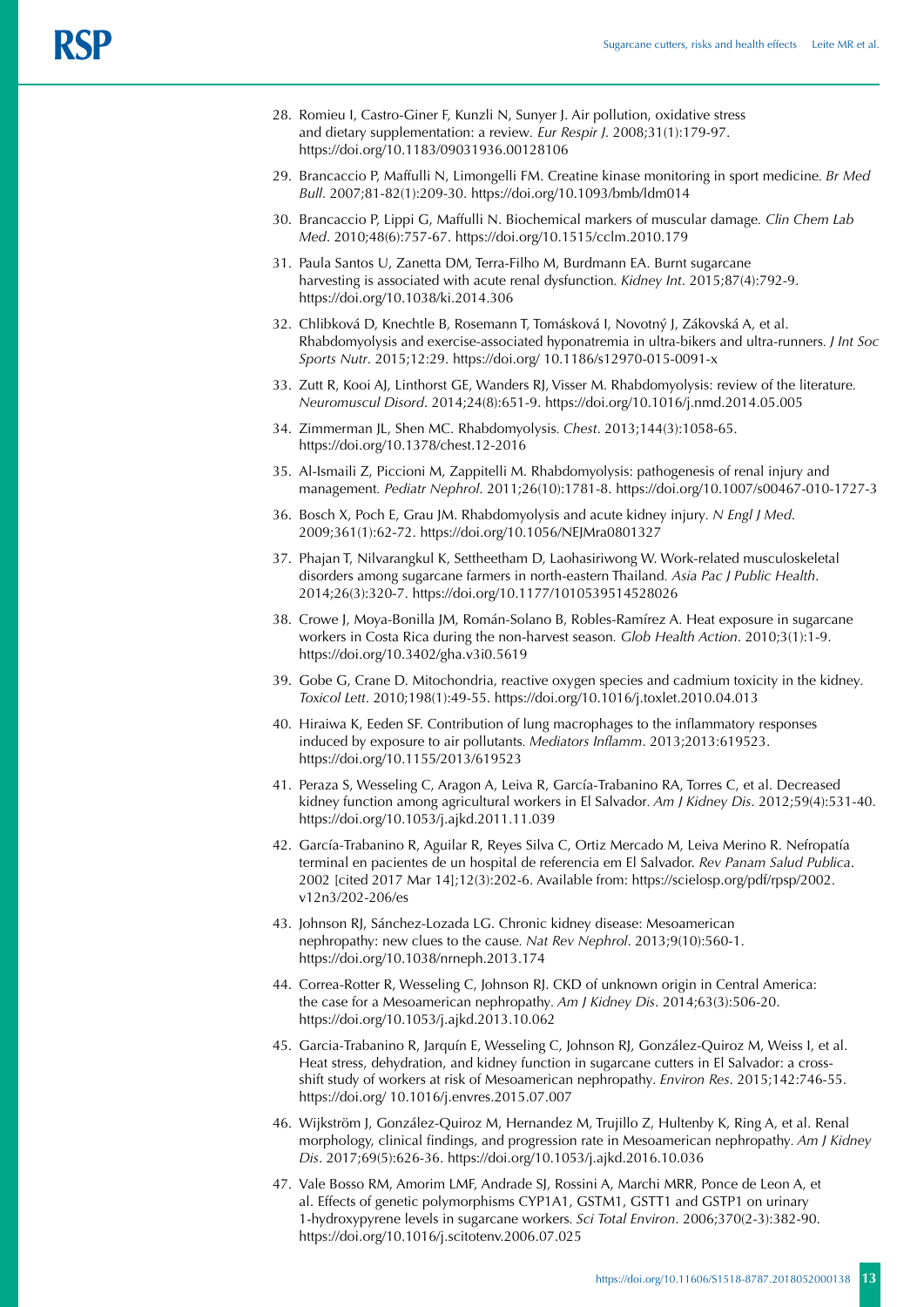- 48. Martinez-Valenzuela C, Rodríguez-Quintana AR, Meza E, Waliszewski SM, Amador-Muñóz O, Mora-Romero A, et al. Cytogenetic biomonitoring of occupationally exposed workers to ashes from burning of sugar cane in Ahome, Sinaloa, México*. Environ Toxicol Pharmacol*. 2015;40(2):397-401. https://doi.org/10.1016/j.etap.2015.07.010
- 49. Bitencourt DP, Ruas AC, Maia PA. Análise da contribuição das variáveis meteorológicas no estresse térmico associada à morte de cortadores de cana-de-açúcar*. Cad Saude Publica*. 2012;28(1):65-74. https://doi.org/10.1590/S0102-311X2012000100007
- 50. Bodin T, García-Trabanino R, Weiss I, Jarquín E, Glaser J, Jakobsson K, et al. Intervention to reduce heat stress and improve efficiency among sugarcane workers in El Salvador: Phase 1*. Occup Environ Med*. 2016;73(6):409-16. https://10.1136/oemed-2016-103555
- 51. Roscani RC, Bitencourt DP, Maia PA, Ruas AC. Risco de exposição à sobrecarga térmica para trabalhadores da cultura de cana-de-açúcar no Estado de São Paulo, Brasil*. Cad Saude Publica*. 2017;33(3):e00211415. https://doi.org/10.1590/0102-311x00211415
- 52. Delgado Cortez O. Heat stress assessment among workers in a Nicaraguan sugarcane farm*. Glob Health Action*. 2009;2. https://doi.org/10.3402/gha.v2i0.2069
- 53. Chiarello P, Scatena Sobrinho P, Vieira MNCM, Diez Garcia RW. Protein-energy supplements to preserve nutritional status of sugar cane cutters*. Occup Med (Lond)*. 2006;56(8):575-7. https://doi.org/10.1093/occmed/kql103
- 54. Luz VG, Zangirolani LTO, Vilela RAG, Corrêa Filho HR. Consumo alimentar e condições de trabalho no corte manual de cana de açúcar no estado de São Paulo*. Saude Soc.* 2014;23(4):1316-28. https://doi.org/10.1590/S0104-12902014000400016
- 55. Alessi NP, Navarro VL. Saúde e trabalho rural: o caso dos trabalhadores da cultura canavieira na região de Ribeirão Preto, São Paulo, Brasil. *Cad Saude Publica*. 1997;13 Supl 2:S111-21. https://doi.org/10.1590/S0102-311X1997000600010
- 56. Messias IA, Okuno E. Study of postures in sugarcane cutters in the Pontal of Paranapanema-SP, Brazil*. Work*. 2012;41 Suppl 1:5389-91. https://doi.org/10.3233/wor-2012-0828-5389
- 57. Rocha FLR, Palucci Marziale MHP, Robazzi MLCC. Poverty as a predisposing factor of illness tendencies in sugar cane workers*. Rev Lat Am Enfermagem*. 2007;15 Nº Espec:736-41. https://doi.org/10.1590/S0104-11692007000700004
- 58. Laws RL, Brooks DR, Amador JJ, Weiner DE, Kaufman JS, Ramirez-Rubio O, et al. Changes in kidney function among Nicaraguan sugarcane workers*. Int J Occup Environ Health*. 2015;21(3):241-50. https://doi.org/10.1179/2049396714y.0000000102
- 59. Laws RL, Brooks DR, Amador JJ, Weiner DE, Kaufman JS, Ramírez-Rubio O, et al. Biomarkers of kidney injury among Nicaraguan sugarcane workers*. Am J Kidney Dis*. 2016;67(2):209-17. https://doi.org/10.1053/j.ajkd.2015.08.022
- 60. López-Marín L, Chávez Y, García XA, Flores WM, Garcia YM, Herrera R, et al. Histopathology of chronic kidney disease of unknown etiology in Salvadoran agricultural communities*. MEDICC Rev*. 2014 [cited 2017 Mar 14];16(2):49-54. Available from: http://www.medicc.org/ mediccreview/index.php?issue=28&id=354&a=va
- 61. Roncal-Jimenez C, García-Trabanino R, Barregard L, Lanaspa MA, Wesseling C, Harra T, et al. Heat stress nephropathy from exercise-induced uric acid crystalluria: a perspective on Mesoamerican nephropathy*. Am J Kidney Dis*. 2016;67(1):20-30. https://doi.org/10.1053/j.ajkd.2015.08.021
- 62. Wesseling C, Wendel de Joode B, Crowe J, Rittner R, Sanati NA, Hogstedt C, et al. Mesoamerican nephropathy: geographical distribution and time trends of chronic kidney disease mortality between 1970 and 2012 in Costa Rica*. Occup Environ Med*. 2015;72(10):714-21. https;//doi.org/10.1136/oemed-2014-102799
- 63. Wesseling C, Aragón A, González M, Weiss I, Glaser J, Rivard CJ, et al. Heat stress, hydration and uric acid: a cross-sectional study in workers of three occupations in a hotspot of Mesoamerican nephropathy in Nicaragua*. BMJ Open*. 2016;6(12):e011034. https://doi.org/10.1136/bmjopen-2016-011034
- 64. Adesiyun A, Rahaman S, Bissessar S, Dookeran S, Stewart-Johnson A, Hilaire MG. Seroprevalence of toxoplasmosis, leptospirosis and brucellosis in sugarcane field-workers in Trinidad and Tobago*. West Indian Med J*. 2010;59(1):14-9. Available from: http://caribbean. scielo.org/pdf/wimj/v59n1/v59n1a04.pdf
- 65. Carvalho Junior LCS, Ramos EMC, Toledo AC, Ceccato ADF, Macchione M, Braga AL, et al. Assessment of health-related quality of life of sugarcane cutters in the pre-harvest and harvest periods*. Rev Saude Publica*. 2012;46(6):1058-65. https://doi.org/10.1590/S0034-89102012000600016